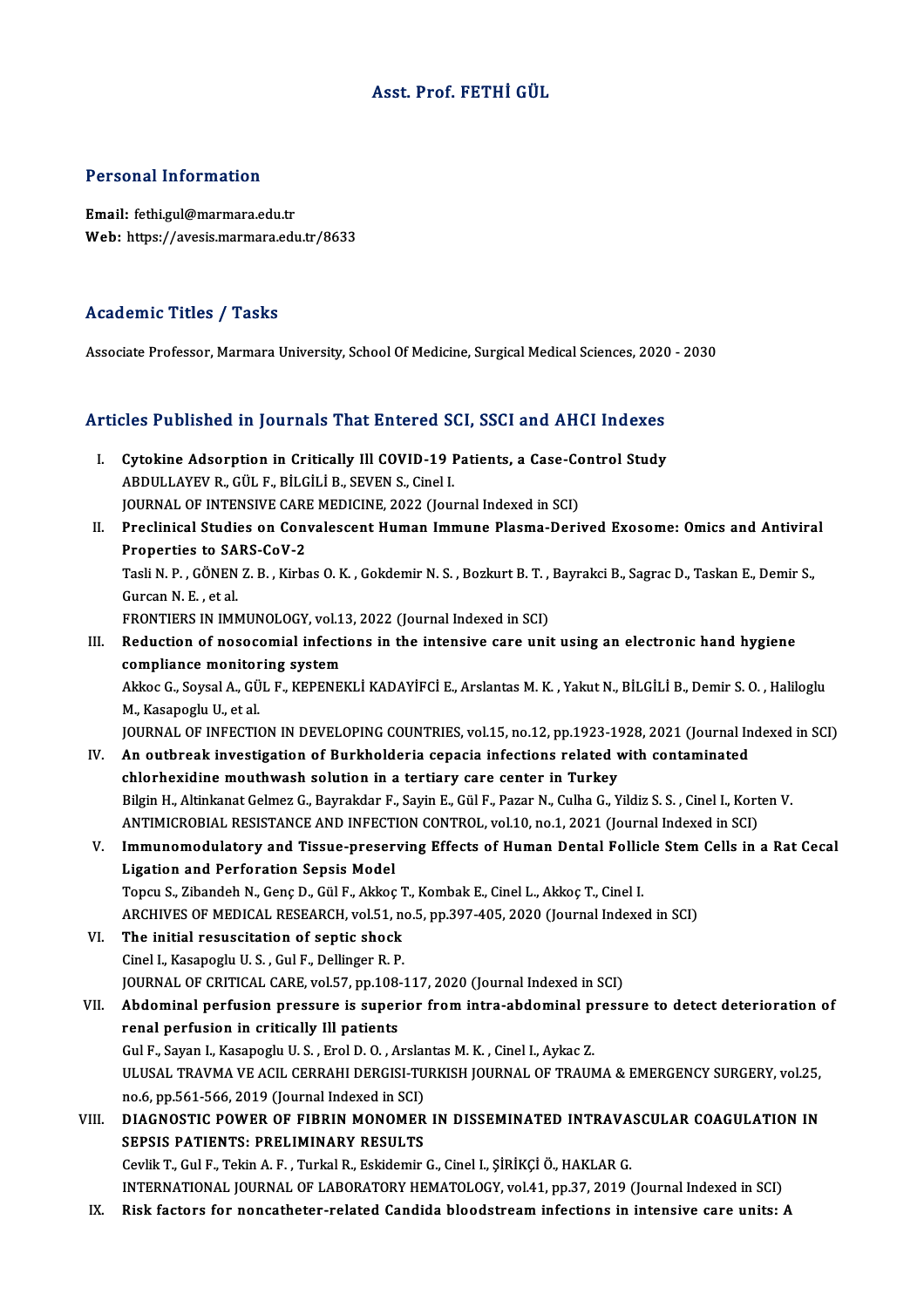### multicenter case-control study

multicenter case-control study<br>Arslan F., Çaşkurlu H., Sari S., Dal H. C. , Turan S., Erturk Sengel B., Gul F., Yesilbag Z., Eren G., Temel Ş., et al.<br>MEDICAL MYCOLOCY, vel 57. np 668,674,2010 (Journal Indexed in SCL) multicenter case-control study<br>Arslan F., Çaşkurlu H., Sari S., Dal H. C. , Turan S., Erturk Sengel B., Gul F., )<br>MEDICAL MYCOLOGY, vol.57, pp.668-674, 2019 (Journal Indexed in SCI)<br>VOLUME CONDUCTIVITY SCATTER RARAMETERS O MEDICAL MYCOLOGY, vol.57, pp.668-674, 2019 (Journal Indexed in SCI)

X. VOLUME-CONDUCTIVITY-SCATTER PARAMETERS OF BLOOD CELLS MAY PREDICT INFECTIONS AND<br>POSSIBLE SEPSIS DURING THERAPEUTIC HYPOTHERMIA GulF.,CevlikT.,ARSLANTAŞM.K. ,KasapogluU.S. ,ŞİRİKÇİÖ.,HAKLARG.,Cinel I. POSSIBLE SEPSIS DURING THERAPEUTIC HYPOTHERMIA<br>Gul F., Cevlik T., ARSLANTAŞ M. K. , Kasapoglu U. S. , ŞİRİKÇİ Ö., HAKLAR G., Cinel I.<br>INTERNATIONAL JOURNAL OF LABORATORY HEMATOLOGY, vol.40, pp.48, 2018 (Journal Indexed in Gul F., Cevlik T., ARSLANTAŞ M. K. , Kasapoglu U. S. , ŞİRİKÇİ Ö., HAKLAR G., Cinel I.<br>INTERNATIONAL JOURNAL OF LABORATORY HEMATOLOGY, vol.40, pp.48, 2018 (Journal Indexed in SCI)<br>XI. TIME-DEPENDENT CHANGE IN VOLUME, C INTERNATIONAL JOURI<br>TIME-DEPENDENT CI<br>IN SEPSIS PATIENTS<br>Covilis T. Kava O. Turka XI. TIME-DEPENDENT CHANGE IN VOLUME, CONDUCTIVITY AND SCATTER PROPERTIES OF LEUKOCYTES<br>IN SEPSIS PATIENTS<br>Cevlik T., Kaya O., Turkal R., Gul F., Cinel I., ŞİRİKÇİ Ö., HAKLAR G. IN SEPSIS PATIENTS<br>Cevlik T., Kaya O., Turkal R., Gul F., Cinel I., ŞİRİKÇİ Ö., HAKLAR G.<br>INTERNATIONAL JOURNAL OF LABORATORY HEMATOLOGY, vol.40, pp.27, 2018 (Journal Indexed in SCI)<br>The Presentis Period and Inflammatory M Cevlik T., Kaya O., Turkal R., Gul F., Cinel I., ŞİRİKÇİ Ö., HAKLAR G.<br>INTERNATIONAL JOURNAL OF LABORATORY HEMATOLOGY, vol.40, pp.27, 2018 (Journal Indexed in S<br>XII. The Preseptic Period and Inflammatory Markers in the The Preseptic Period and Inflammatory Markers in the Prediction of the Course of Sepsis<br>Boran O.F., Yazar F.M., Boran M., Urfalioglu A., Bakacak Z., Yildiz M., Gul F., Guler S. The Preseptic Period and Inflammatory Markers in the Prediction of the C<br>Boran O. F. , Yazar F. M. , Boran M., Urfalioglu A., Bakacak Z., Yildiz M., Gul F., Guler S<br>MEDICAL SCIENCE MONITOR, vol.24, pp.3531-3539, 2018 (Jour Boran O. F. , Yazar F. M. , Boran M., Urfalioglu A., Bakacak Z., Yildiz M., Gul F., Guler S.<br>MEDICAL SCIENCE MONITOR, vol.24, pp.3531-3539, 2018 (Journal Indexed in SCI)<br>XIII. DENTAL MESENCHYMAL STEM CELLS MAY HAVE IMMUNOR MEDICAL SCIENCE MONITOR, vol.24, pp.3531-3539<br>DENTAL MESENCHYMAL STEM CELLS MAY H.<br>Gul F., Dogan D., Kasapoglu U.S., AKKOÇT., Cinel I.<br>TRANSPLANT INTERNATIONAL .vol.20, pp.394-203 **DENTAL MESENCHYMAL STEM CELLS MAY HAVE IMMUNOREGULATO<br>Gul F., Dogan D., Kasapoglu U. S. , AKKOÇ T., Cinel I.<br>TRANSPLANT INTERNATIONAL, vol.30, pp.394, 2017 (Journal Indexed in SCI)<br>AWAKE EXTRACORPOREAL MEMPRANE OXYCENATIO** Gul F., Dogan D., Kasapoglu U. S. , AKKOÇ T., Cinel I.<br>TRANSPLANT INTERNATIONAL, vol.30, pp.394, 2017 (Journal Indexed in SCI)<br>XIV. AWAKE EXTRACORPOREAL MEMBRANE OXYGENATION BRIDGING FOR PULMONARY<br>RETRANSPLANTATION: CASE R TRANSPLANT INTERNATIONAL, vol.30, pp.394, 2017 (Journal Indexed in SCI) AWAKE EXTRACORPOREAL MEMBRANE OXYGENATION BRIDGING FOR<br>RETRANSPLANTATION: CASE REPORT<br>GulF., OLGUN YILDIZELİ Ş., YILDIZ M., ARSLANTAŞ M. K. , YILDIZELİ B., Cinel I.<br>TRANSPLANT INTERNATIONAL .val 30. pp. 325–3017 (Jaurpal I R<mark>ETRANSPLANTATION: CASE REPORT</mark><br>Gul F., OLGUN YILDIZELİ Ş., YILDIZ M., ARSLANTAŞ M. K. , YILDIZELİ B., Cinel I.<br>TRANSPLANT INTERNATIONAL, vol.30, pp.325, 2017 (Journal Indexed in SCI)<br>DIACNOSTIC VALUE OF VOLUME, CONDUCTIV TRANSPLANT INTERNATIONAL, vol.30, pp.325, 2017 (Journal Indexed in SCI)<br>XV. DIAGNOSTIC VALUE OF VOLUME, CONDUCTIVITY AND SCATTER PARAMETERS DETERMINED BY TRANSPLANT INTERNATIONAL, vol.30, pp.325, 2017 (Journal Indexed in SCI)<br>DIAGNOSTIC VALUE OF VOLUME, CONDUCTIVITY AND SCATTER PARAMETERS DETERMINE<br>UNICEL DXH800 COULTER CELLULAR ANALYZER IN SEPSIS IN COMPARISON TO CHRONIC<br>I DIAGNOSTIC VALUE OF<br>UNICEL DXH800 COULTI<br>INFLAMMATORY CASES<br>Coulik T. Turkel B. Kava O INFLAMMATORY CASES<br>Cevlik T., Turkal R., Kaya O., Gul F., Yalcinkaya Y., Oguz U., Arslantas M. K. , Inanc N., Direskeneli H., ŞİRİKÇİ Ö., et al. INFLAMMATORY CASES<br>Cevlik T., Turkal R., Kaya O., Gul F., Yalcinkaya Y., Oguz U., Arslantas M. K. , Inanc N., Direskeneli H., ŞİRİKÇİ (<br>INTERNATIONAL JOURNAL OF LABORATORY HEMATOLOGY, vol.39, pp.26, 2017 (Journal Indexed i XVI. Effects of Hyperbaric Oxygen Treatment on Gastrointestinal and Hepatic Inflammatory Response INTERNATIONAL JOURNAL OF LABORATORY HEMATOLOGY, vol.<br>Effects of Hyperbaric Oxygen Treatment on Gastrointesti<br>After Subarachnoid Hemorrhage: an Experimental Study<br>Cul E. Pit Cit i P. Hesiegly Pay H. Fit inte D. Celik O. Cin GulF.,BİLGİLİB.,HaciogluBayH.,FİLİNTED.,CelikO.,Cinel I. After Subarachnoid Hemorrhage: an Experimental Study<br>Gul F., BİLGİLİ B., Hacioglu Bay H., FİLİNTE D., Celik O., Cinel I.<br>JOURNAL OF NEUROLOGICAL SCIENCES-TURKISH, vol.34, no.1, pp.96-106, 2017 (Journal Indexed in SCI)<br>Sent Gul F., BİLGİLİ B., Hacioglu Bay H., FİLİNTE D., Celik O., Cinel I.<br>JOURNAL OF NEUROLOGICAL SCIENCES-TURKISH, vol.34, no.1, pp.96-106, 2017 (Journal Indexed in SCI)<br>XVII. Septic shock is an independent risk factor for coli **JOURNAL OF NEUROLOGICAL S<br>Septic shock is an independ<br>retrospective cohort study**<br>Pit Cit i P. Halilogh: M. Gul E. ( Septic shock is an independent ri<br>retrospective cohort study<br>BİLGİLİ B., Haliloglu M., Gul F., Cinel I.<br>INTERNATIONAL JOURNAL OF CLINIC retrospective cohort study<br>BİLGİLİ B., Haliloglu M., Gul F., Cinel I.<br>INTERNATIONAL JOURNAL OF CLINICAL AND EXPERIMENTAL MEDICINE, vol.9, no.7, pp.14649-14655, 2016<br>(Journal Indoved in SCL) BİLGİLİ B., Haliloglu M., C<br>INTERNATIONAL JOURN.<br>(Journal Indexed in SCI)<br>COMBARATIVE EEEEC. INTERNATIONAL JOURNAL OF CLINICAL AND EXPERIMENTAL MEDICINE, vol.9, no.7, pp.14649-14655,<br>(Journal Indexed in SCI)<br>XVIII. COMPARATIVE EFFECTS OF NORADRENALINE AND LEVOSIMENDAN IN AN EXPERIMENTAL (Journal Indexed in SCI)<br>XVIII. COMPARATIVE EFFECTS OF NORADRENALINE AND LEVOSIMENDAN IN AN EXPERIMENTAL<br>HEMORRHAGIC SHOCK MODEL BİLGİLİ B., Gul F., Bay H. H., Kolbasi B., Sehirli U., Cinel I. HEMORRHAGIC SHOCK MODEL<br>BİLGİLİ B., Gul F., Bay H. H. , Kolbasi B., Sehirli U., Cinel I.<br>CRITICAL CARE MEDICINE, vol.42, no.12, 2014 (Journal Indexed in SCI)<br>COMBARISON OF ANTINOCICERTIVE EFFECTS OF ANALCESICS II XIX. COMPARISON OF ANTINOCICEPTIVE EFFECTS OF ANALGESICS IN A CHEMICAL MODEL OF VISCERAL PAIN IN MICE CRITICAL CARE<br>COMPARISON<br>PAIN IN MICE COMPARISON OF ANTINOCICEPTIVE EFFECTS OF ANALGE<br>PAIN IN MICE<br>Ekinci O., Pelit T., Gul F., Subasi D., Aydin N., Terzioglu B., Goren Z.<br>NOPEL MEDICUS vol 7 no 2 nn 40 44 2011 (Journal Indoved in PAIN IN MICE<br>Ekinci O., Pelit T., Gul F., Subasi D., Aydin N., Terzioglu B., Goren Z.<br>NOBEL MEDICUS, vol.7, no.2, pp.40-44, 2011 (Journal Indexed in SCI)<br>Effects of agmatine on the sunvivel rate in rate bled to bemer XX. Effects of agmatine on the survival rate in rats bled to hemorrhage<br>Gul F., Pelit T., TERZIOĞLU BEBİTOĞLU B., Ekinci O., GÖREN M. Z. NOBEL MEDICUS, vol.7, no.2, pp.40-44, 2011 (Journal Indexed in SCI) ARZNEIMITTELFORSCHUNG-DRUG RESEARCH, vol.61, no.4, pp.229-233, 2011 (Journal Indexed in SCI)

### Articles Published in Other Journals

I. Impact of tocilizumab on clinical outcomes in severe COVID-19 patients and risk of secondary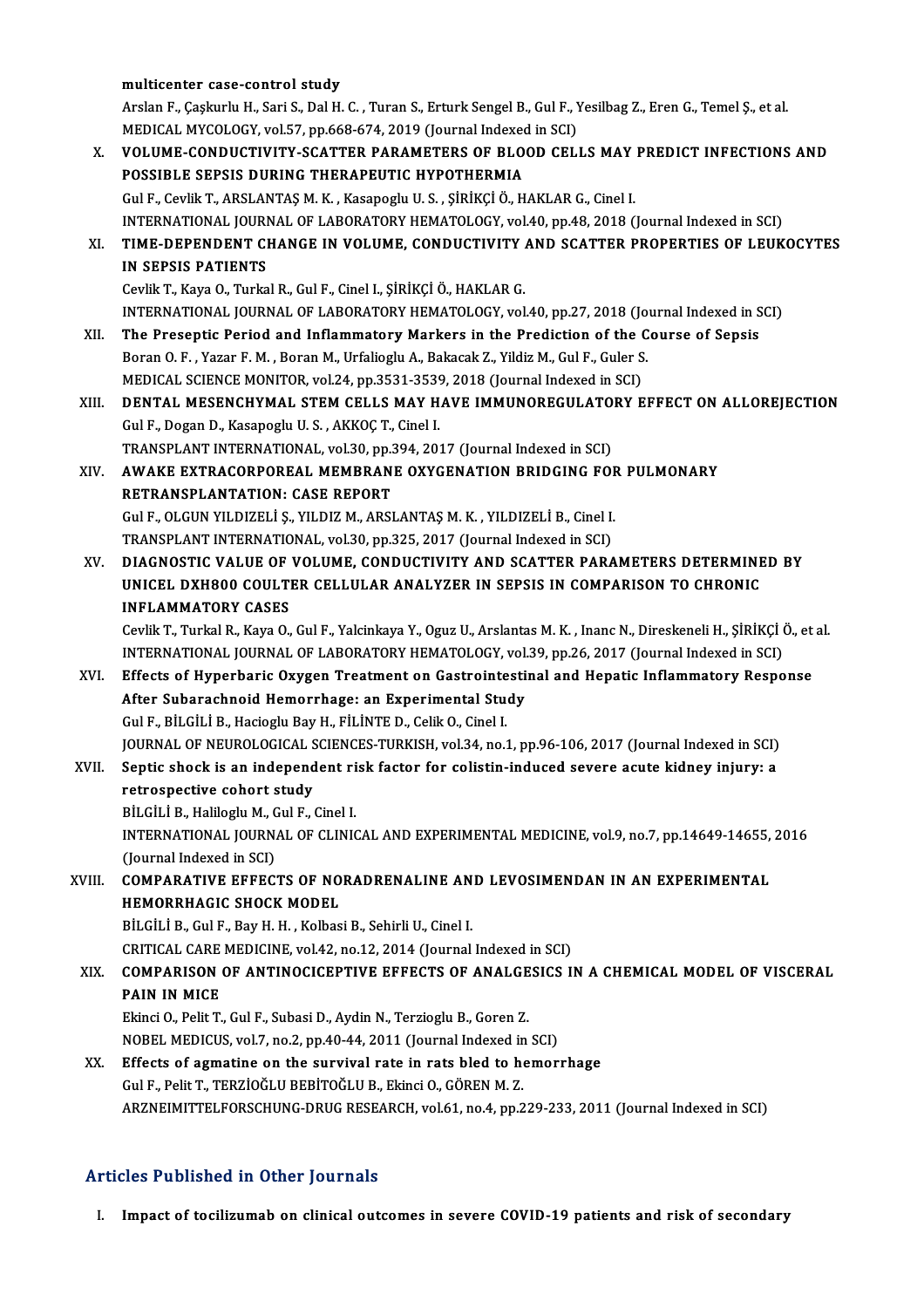infection: A case-control study

infection: A case-control study<br>ERTÜRK ŞENGEL B., Ozel S., Gul F., ILGIN C., TİGEN E., Altunal L. N. , KABADAYI F., SİLİ U., Aydin M., ODABAŞI Z., et int<br>ER<br>al. ERTÜRK ŞENGEL B., Ozel S., Gul F., ILGIN C., TİGEN E., Altunal L. N. , KABADAYI F., SİLİ U., .<br>al.<br>MARMARA MEDICAL JOURNAL, vol.34, no.2, pp.112-119, 2021 (Journal Indexed in ESCI)<br>Pantal fallislə məsənəbumal atam salla nə

MARMARA MEDICAL JOURNAL, vol.34, no.2, pp.112-119, 2021 (Journal Indexed in ESCI)

al.<br>MARMARA MEDICAL JOURNAL, vol.34, no.2, pp.112-119, 2021 (Journal Indexed<br>II. Dental follicle mesenchymal stem cells regulate responses in sepsis<br>Gül F., GENC D., ARSLANTAS M. K. , Zibandeh N., Topçu L., AKKOC T., CİNEL Dental follicle mesenchymal stem cells regulate responses in sepsis<br>Gül F., GENÇ D., ARSLANTAŞ M. K. , Zibandeh N., Topçu L., AKKOÇ T., CİNEL İ. H.<br>MARMARA MEDICAL JOURNAL, vol.33, no.1, pp.7-16, 2020 (Journal Indexed in E

Gül F., GENÇ D., ARSLANTAŞ M. K. , Zibandeh N., Topçu L., AKKOÇ T., CİNEL İ. H.<br>MARMARA MEDICAL JOURNAL, vol.33, no.1, pp.7-16, 2020 (Journal Indexed in ESCI)<br>III. Renal Resistive Index is Unsusceptible to Systemic Hem MARMAR<br>Renal Re<br>Patients<br>Cul E Rit Renal Resistive Index is Unsusceptible to Systemic<br>Patients<br>Gul F., BİLGİLİ B., ARSLANTAŞ M. K. , Ayhan S. O. , Cinel I.<br>TURKISH JOURNAL OF INTENSIVE CARE TURK YOCUN R

Gul F., BİLGİLİ B., ARSLANTAŞ M. K., Ayhan S. O., Cinel I.

Patients<br>Gul F., BİLGİLİ B., ARSLANTAŞ M. K. , Ayhan S. O. , Cinel I.<br>TURKISH JOURNAL OF INTENSIVE CARE-TURK YOGUN BAKIM DERGISI, vol.18, no.1, pp.35-42, 2020 (Journal<br>Indexed in ESCI) TURKISH JOURNAL OF INTENSIVE CARE-TURK YOGUN BAKIM DERGISI, vol.18, no.1, pp.35-42, 2020 (Journal Indexed in ESCI)<br>IV. The Role of Transocular Ultrasound in the Assessment of Neurotoxicity-Related Encephalopathy in<br>Mushroo

Indexed in ESCI)<br>The Role of Transocul<br>Mushroom Poisoning<br>Cul E. Savon L. Arikan H The Role of Transocular Ultrasound in the Assessment of Networks.<br>Mushroom Poisoning<br>Gul F., Sayan I., Arikan H., KARACABEY S., ARSLANTAŞ M. K. , Cinel I.<br>TURKISH JOURNAL OF ANAESTUESIOLOCY AND REANIMATION vol

Mushroom Poisoning<br>Gul F., Sayan I., Arikan H., KARACABEY S., ARSLANTAŞ M. K. , Cinel I.<br>TURKISH JOURNAL OF ANAESTHESIOLOGY AND REANIMATION, vol.48, no.1, pp.62-67, 2020 (Journal Indexed in<br>ESCD Gul F.,<br>TURKI<br>ESCI)<br>Pents TURKISH JOURNAL OF ANAESTHESIOLOGY AND REANIMATION, vol.48, no.1, pp.62-67, 2020<br>ESCI)<br>V. Dental follicle mesenchymal stem cells regulate inflammatory responses in sepsis<br>CULE Canaly ARSLANTASM K. Zubandab N. Tangu L. Akka

ESCI)<br>V. Dental follicle mesenchymal stem cells regulate inflammatory responses in sepsis<br>GÜL F., Genç D., ARSLANTAŞ M. K. , Zıbandeh N., Topçu L., Akkoç T., CİNEL İ. H. Dental follicle mesenchymal stem cells regulate inflammatory responses in sepsis<br>GÜL F., Genç D., ARSLANTAŞ M. K. , Zıbandeh N., Topçu L., Akkoç T., CİNEL İ. H.<br>Marmara Medical Journal, vol.33, no.1, pp.7-16, 2020 (Referee

## VI. Renal Resistive Index is Unsusceptible to Systemic Hemodynamics in Fluid Responsive Critically Ill<br>Patients Marmara<br><mark>Renal Re</mark><br>Patients<br>CÜLE P<sup>i</sup>

GÜL F.,BİLGİLİB.,ARSLANTAŞM.K. ,ÖzcanAyhanS.,CİNEL İ.H.

Turkish Journal of Intensive Care, vol.18, no.1, pp.35-42, 2019 (Other Refereed National Journals)

- VII. Serum vitamin D level variation in SIRS, sepsis and septic shock Turkish Journal of Intensive Care, vol.18, no.1, pp.35-42, 2019 (Other Refereed Nation<br>Serum vitamin D level variation in SIRS, sepsis and septic shock<br>Gul F., ARSLANTAŞ M. K. , BİLGİLİ B., BEŞİR A., Kasapoglu U. S. , KARA Serum vitamin D level variation in SIRS, sepsis and septic shock<br>Gul F., ARSLANTAŞ M. K. , BİLGİLİ B., BEŞİR A., Kasapoglu U. S. , KARAKURT S., Cinel<br>Marmara Medical Journal, vol.32, no.3, pp.102-106, 2019 (Journal Indexed Marmara Medical Journal, vol.32, no.3, pp.102-106, 2019 (Journal Indexed in ESCI)<br>VIII. Current Statement of Intensive Care Units in Turkey: Data obtained from 67 Centers
- Marmara Medical Journal, vol.32, no.3, pp.102-106, 2019 (Journal Indexed in ESCI)<br>Current Statement of Intensive Care Units in Turkey: Data obtained from 67 Centers<br>Ediboglu O., Mocin O. Y. , ÖZYILMAZ E., Salturk C., Onala **Curren<br>Edibogl<br>C., et al.<br>TUDVIS** Ediboglu O., Mocin O. Y. , ÖZYILMAZ E., Salturk C., Onalan T., SEYDAOĞLU G., Celikel T., Ari<br>C., et al.<br>TURKISH THORACIC JOURNAL, vol.19, no.4, pp.209-215, 2018 (Journal Indexed in ESCI)<br>Shanging Definitions of Soneis C., et al.<br>TURKISH THORACIC JOURNAL, vol<br>IX. Changing Definitions of Sepsis

TURKISH THORACIC JOURNAL, vol.19, no.4, pp.209-215, 2018 (Journal Indexed in ESCI)

- TURKISH JOURNAL OF ANAESTHESIOLOGY AND REANIMATION, vol.45, no.3, pp.129-138, 2017 (Journal Indexed in ESCI) Gul F., ARSLANTAS M. K., Cinel I., Kumar A. TURKISH JOURNAL OF ANAESTHESIOLOGY AND REANIMATION, vol.45, no.3, pp.129-138, 2017 (Journal ESCI)<br>in ESCI)<br>X. The Effect of Low Dose Sildenafil on Verapamil–Induced Cardiovascular Toxicity in Rats<br>Gil E. Duman N. Arclantes
- in ESCI)<br>The Effect of Low Dose Sildenafil on Verapamil–Induced Cardiovascular Toxicity<br>Gül F., Duman N., Arslantas M. K. , Aydın B., Cabadak H., Haliloğlu M., Cinel İ. H. , Gören M. Z.<br>SQL Anesthesialagy Pain Management v The Effect of Low Dose Sildenafil on Verapamil–Induced Cardiovascular Toxicity in Rat<br>Gül F., Duman N., Arslantas M. K. , Aydın B., Cabadak H., Haliloğlu M., Cinel İ. H. , Gören M. Z.<br>SOJ Anesthesiology Pain Management, vo Gül F., Duman N., Arslantas M. K. , Aydın B., Cabadak H., Haliloğlu M., Cin<br>SOJ Anesthesiology Pain Management, vol.4, pp.1-4, 2017 (Refereed Jou<br>XI. Akut Sıkıntılı Solunum Sendromunun Ender Nedeni: Şilotoraks<br>PUCULP Cül F

## SOJ Anesthesiology Pain Man<br>Akut Sıkıntılı Solunum Sei<br>BİLGİLİ B., Gül F., CİNEL İ. H.<br>Journal of Cardia Vascular T Akut Sıkıntılı Solunum Sendromunun Ender Nedeni: Şilotoraks<br>BİLGİLİ B., Gül F., CİNEL İ. H.<br>Journal of Cardio-Vascular-Thoracic Anaesthesia and Intensive Care Society, vol.22, pp.41-44, 2016 (Other<br>Refereed National Journa BİLGİLİ B., Gül F., CİNEL İ. H.<br>Journal of Cardio-Vascular-T<br>Refereed National Journals)<br>A rana gause of aqute ras: Journal of Cardio-Vascular-Thoracic Anaesthesia and Intensive Care Society<br>Refereed National Journals)<br>XII. A rare cause of acute respiratory distress syndrome: Chylothorax<br>PUCULE CULE CINELLH

## Refereed National Journals)<br>A rare cause of acute resp<br>BİLGİLİ B., GÜL F., CİNEL İ. H.<br>Journal of Cardio Vassular Th A rare cause of acute respiratory distress syndrome: Chylothorax<br>BİLGİLİ B., GÜL F., CİNEL İ. H.<br>Journal of Cardio-Vascular-Thoracic Anaesthesia and Intensive Care Society, vol.22, no.1, pp.41-44, 2015 (Refereed<br>Journals o BİLGİLİ B., GÜL F., CİNEL İ. H.<br>Journal of Cardio-Vascular-The<br>Journals of Other Institutions)<br>Extravascular Lung Watar Journal of Cardio-Vascular-Thoracic Anaes<br>Journals of Other Institutions)<br>XIII. Extravascular Lung Water and Sepsis<br>Pit Cit i B. Citt E. Cinet i H

- Journals of Other Institutions)<br>Extravascular Lung Water<br>BİLGİLİ B., GÜL F., CİNEL İ. H.<br>Journal of Cardio Vassular Th Journal of Cardio-Vascular-Thoracic Anaesthesia and Intensive Care Society, vol.19, pp.153-160, 2014 (Other Refereed National Journals) BİLGİLİ B. GÜL F. CİNEL İ.H.
- XIV. Comparison of comfort, recovery and discharge times of sodiumthiopental and propofol anesthesia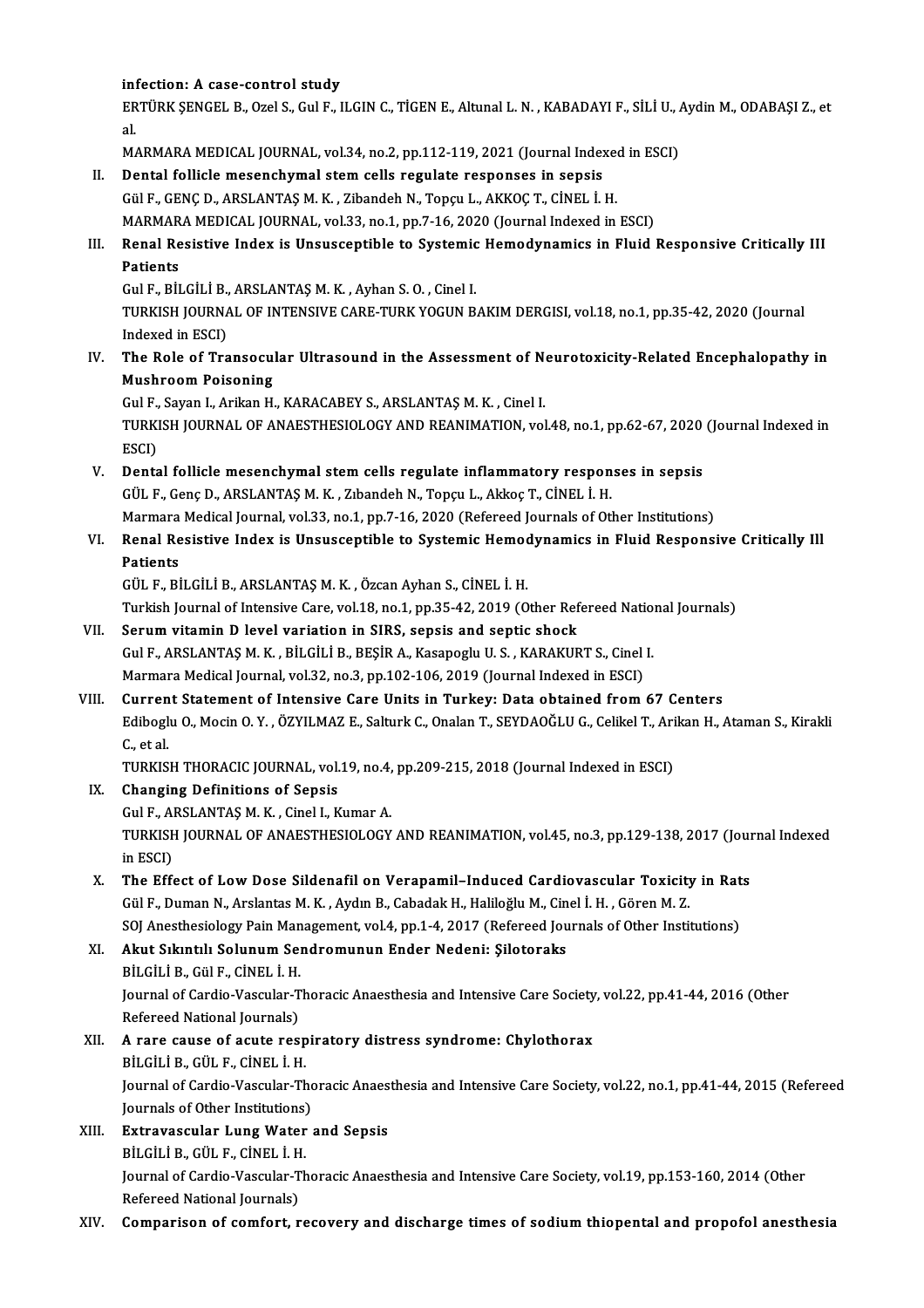in pediatric patients who underwent outpatient anesthesia for magnetic resonance imaging in pediatric patients who underwent outpatient anesthesia<br>Adaş C., Adaş H., ergüng., Aydın n., kurt n., GÜL F., utku u., pişkin ö.<br>The Journal of Kartal Training and Bessarsh Hespital vol 24, no 1. in pediatric patients who underwent outpatient anesthesia for magnetic resonance imaging<br>Adaş C., Adaş H., ergün g., Aydın n., kurt n., GÜL F., utku u., pişkin ö.<br>The Journal of Kartal Training and Research Hospital, vol.2 Adaş C., Adaş H., ergün g., Aydın n., kurt n., GÜL F., utku u., pişkin ö.<br>The Journal of Kartal Training and Research Hospital, vol.24, no.1, pp.1-4, 2012 (Othe<br>XV. Proksimal Jejenumda Yerleşmiş Bir Gastrointestinal Stroma

- The Journal of Kartal Training and Resear<br>Proksimal Jejenumda Yerleşmiş Bir (<br>Sayım N.Y., Evren N.E., Oktay M., GÜL F.<br>ADÜ TIP Fekültesi Dergisi vel 13.no 3.nr Sayım N. Y. , Evren N. E. , Oktay M., GÜL F.<br>ADÜ TIP Fakültesi Dergisi, vol.13, no.3, pp.33-35, 2012 (Refereed Journals of Other Institutions) Sayım N. Y. , Evren N. E. , Oktay M., GÜL F.<br>ADÜ TIP Fakültesi Dergisi, vol.13, no.3, pp.33-35, 2012 (Refereed Journals of Other Institutions)<br>XVI. Two cases of non-recurrent laryngeal nerve: routine nerve exploration
- ADÜ TIP Fakültesi I<br><mark>Two cases of non</mark><br>Sayım N.Y., GÜL F.<br>TURKISH JOURNAI Two cases of non-recurrent laryngeal nerve: routine nerve exploration in total thyroidecto<br>Sayım N.Y., GÜL F.<br>TURKISH JOURNAL OF SURGERY, vol.29, no.1, pp.33-34, 2011 (Refereed Journals of Other Institutions)<br>The Effects O

Sayım N. Y. , GÜL F.<br>TURKISH JOURNAL OF SURGERY, vol.29, no.1, pp.33-34, 2011 (Refereed Journals of Other Institutions)<br>XVII. The Effects Of Resuscitation Fluids On Hemodynamic Parameters And Blood Biochemistry Of Rats TURKISH JOURNAL OF ST<br>The Effects Of Resusci<br>Bled To Hypovolemia<br>CÜLE EKİNCİ O Polit T The Effects Of Resuscitation Fluids On Hemodynamic Parameters And Blood Biochemi<br>Bled To Hypovolemia<br>GÜL F., EKİNCİ O., Pelit T., TERZİOĞLU BEBİTOĞLU B., Bosna G., Erşahin M., Aydın N., GÖREN M. Z.<br>Haydarnaca Numuna Eğitim

Bled To Hypovolemia<br>GÜL F., EKİNCİ O., Pelit T., TERZİOĞLU BEBİTOĞLU B., Bosna G., Erşahin M., Aydın N., GÖREN M. Z.<br>Haydarpaşa Numune Eğitim Araştırma Hastanesi Tıp Dergisi, vol.51, no.1, pp.15-22, 2011 (Other Refereed Na GÜL F., EK<br>Haydarpa<br>Journals)

# Journals)<br>Books & Book Chapters

- I. Kardiyak Arrest Sonrası Hedeflenmiş Sıcaklık Yönetimi Ulusal Tedavi Klavuzu tə & Bəək Ghapters<br>Kardiyak Arrest Sonrası Hedeflenmiş Sıcaklık Yönetimi Ulusal Tedavi Klavuzu<br>Tezcan Keleş G., Akın Ş., Bilgili B., Gül F., Cinel İ. H. , Kanbak M., Sayın M. M. , Şenoğlu N., Demirkıran O., Kurtipek Ö.<br>May Kardiyak Arrest Sonrası Hedeflen<br>Tezcan Keleş G., Akın Ş., Bilgili B., Gül F<br>Mavi Yelken Yayıncılık, İstanbul, 2020<br>Yoğun Bakım Ünitelerinde Mekani Mavi Yelken Yayıncılık, İstanbul, 2020<br>II. Yoğun Bakım Ünitelerinde Mekanik Ventilasyon
- ŞAHİNOĞLUA.H. ,GÜL F.,CİNEL İ.H. Yo<mark>ğun Bakım Ünitelerinde Mekanik Ventilasyon</mark><br>ŞAHİNOĞLU A. H. , GÜL F., CİNEL İ. H.<br>in: Yoğun Bakım Sorunları ve Tedavileri, Şahinoğlu Ali Haydar, Kaya Akın, Kalkan Gökhan, Kömürcü Özgür, Editor,<br>Cünes Tın Kitabeyleri, An ŞAHİNOĞLU A. H. , GÜL F., CİNEL İ. H.<br>in: Yoğun Bakım Sorunları ve Tedavileri, Şahinoğl<br>Güneş Tıp Kitabevleri, Ankara, pp.515-552, 2020<br>Abdominal Illtrasonografi Güneş Tıp Kitabevleri, Ankara, pp.515-552, 2020<br>III. Abdominal Ultrasonografi

ARSLANTAŞM.K. ,GÜL F.

in: Yoğun Bakım Uygulamalarında Ultrasonografi, Kılıçaslan Alper, Gök Funda, Bilgili Beliz, Cinel İsmail, Editor, ARSLANTAŞ M. K. , GÜL F.<br>in: Yoğun Bakım Uygulamalarında Ultrasonogra<br>Güneş Tıp Kitabevleri, Ankara, pp.61-73, 2019<br>Sensis ve Yönetimi Güneş Tıp Kitabevleri, Ankara, pp.61-73,<br>Sepsis ve Yönetimi<br>GÜL F., Sayan İ., Haliloğlu M., CİNEL İ. H.<br>in: Olaylarla Yoğun Balam Bratakallari

### IV. Sepsis ve Yönetimi

GÜL F., Sayan İ., Haliloğlu M., CİNEL İ. H.

in: Olgularla Yoğun Bakım Protokolleri, Şenoğlu Nimet, Editor, Ankara Nobel Tıp Kitabevleri, Ankara, pp.243-267,<br>2019 in: Olgularla Yoğun Bakım Protokolle<br>2019<br>V. Yoğun Bakımda Ekokardiyografi<br>CÜLE

# 2019<br>Yoğun<br>GÜL F.<br>in:Yoğ

Yoğun Bakımda Ekokardiyografi<br>GÜL F.<br>in: Yoğun Bakım Uygulamalarında Ultrasonografi, Kılıçaslan Alper, Gök Funda, Bilgili Beliz,Cinel İsmail, Editor, GÜL F.<br>in: Yoğun Bakım Uygulamalarında Ultrasonogra<br>Güneş Tıp Kitabevleri, Ankara, pp.33-52, 2019<br>Sensis: Colismakte Olan Todaviler Güneş Tıp Kitabevleri, Ankara, pp.33-52, 2019

## VI. Sepsis: Gelişmekte Olan Tedaviler

Sepsis: Gelişmekte Olan Tedaviler<br>GÜL F., CİNEL İ. H.<br>in: Yoğun Bakım Sırları, Turan Özkoçak, Işıl, Editor, Güneş Tıp Kitabevleri, Ankara, pp.547-550, 2019<br>Labaratuyar, İlkolari

VII. Labaratuvar İlkeleri<br>GÜL F., ALTUNTAŞ G., CİNEL İ. H. in: Yoğun Bakım Sırları, Turan Öz<br><mark>Labaratuvar İlkeleri</mark><br>GÜL F., ALTUNTAŞ G., CİNEL İ. H.<br>in: Zabirlenmeler Alıl Netleru III.

in:ZehirlenmelerAkılNotları,UlusoyHülya,Editor,GüneşTıpKitabevleri,Ankara,pp.45-51,2019

GÜL F., ALTUNTAŞ G., CİNEL İ. H.<br>in: Zehirlenmeler Akıl Notları, Ulusoy Hülya, Editor, Güneş Tıp Kitabevleri, Ankara, pp.45-51, 2019<br>VIII. AYKAÇ Z. Z. , AYANOĞLU H. Ö. , CİNEL İ. H. , KARARMAZ A., SARAÇOĞLU A., ARSLANT in: Zehirlenmeler Akıl Notları, Ulus<br>AYKAÇ Z. Z. , AYANOĞLU H. Ö. , CİN<br>DİNÇER P., Çankaya B., Gül F., et al.<br>in: Crafik Anesteri Zeymon Zubal A AYKAÇ Z. Z. , AYANOĞLU H. Ö. , CİNEL İ. H. , KARARMAZ A., SARAÇOĞ<br>DİNÇER P., Çankaya B., Gül F., et al.<br>in: Grafik Anestezi, Zeynep Zuhal Aykaç, Editor, Güneş Kitaevi, 2019<br>Banal Banlasman Tadayisi

## DİNÇER P., Çankaya B., Gül F.,<br>in: Grafik Anestezi, Zeynep Zu<br>IX. Renal Replasman Tedavisi in: Grafik Anestezi, Zeynep Zuhal Aykaç, Editor, Güneş Kitaevi, 2019<br>IX. Renal Replasman Tedavisi<br>GÜL F., CİNEL İ. H.

Renal Replasman Tedavisi<br>GÜL F., CİNEL İ. H.<br>in: Yoğun Bakım, Turan Özkoçak Işıl, Hancı Volkan, Editor, Akademisyen Kitabevi, Ankara, pp.385-399, 2018<br>Mianosinavlation and Hunorbanis Ovygen Treatment

# GÜL F., CİNEL İ. H.<br>in: Yoğun Bakım, Turan Özkoçak Işıl, Hancı Volkan, Editor, *f*<br>X. Microcirculation and Hyperbaric Oxygen Treatment<br>CÜL E. Boran Ö. E. Arelartes P.

in: Yoğun Bakım, Turan Özkoçak<br><mark>Microcirculation and Hyperl</mark><br>GÜL F., Boran Ö. F. , Arslantaş R.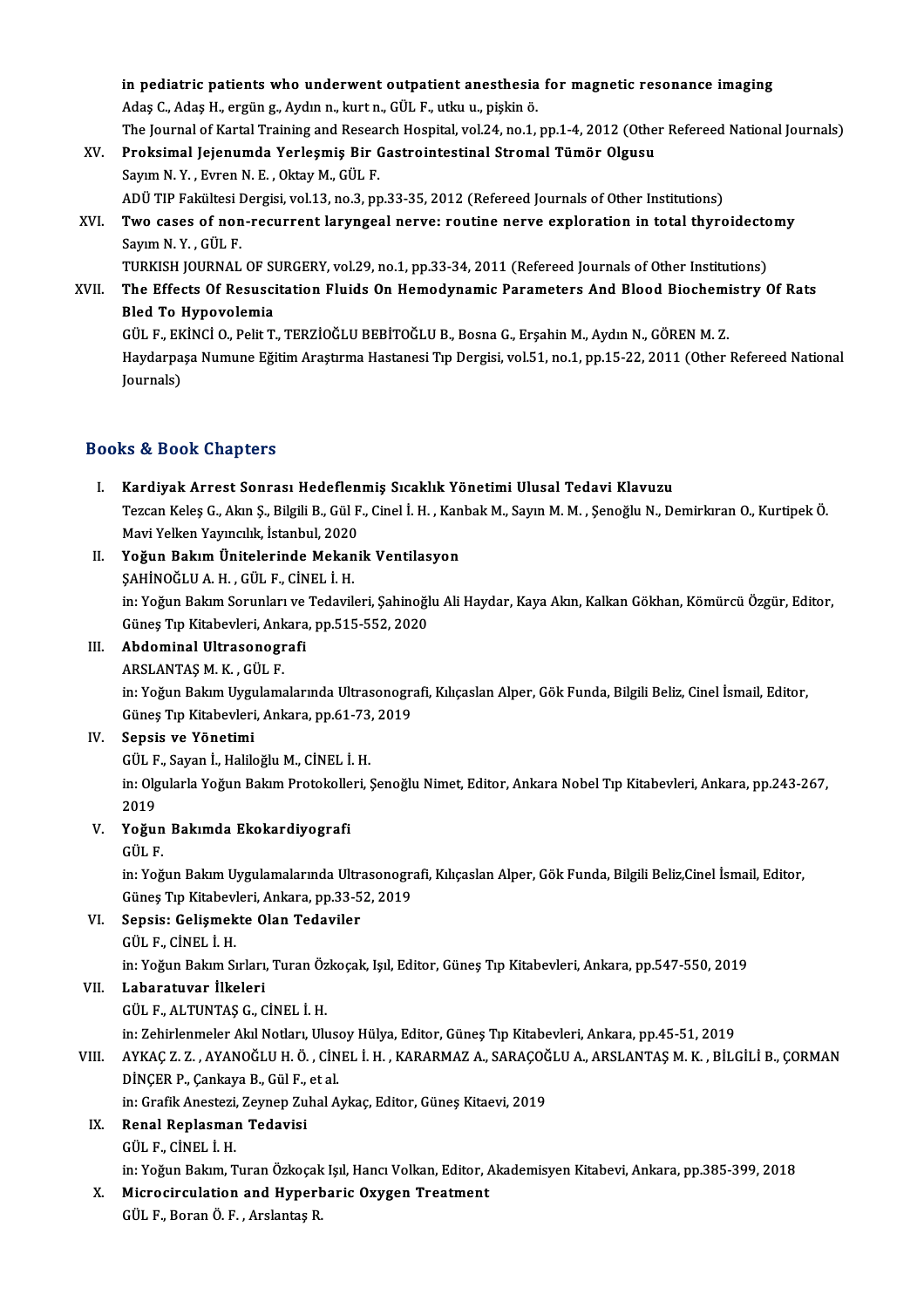in: Hyperbaric Oxygen Treatment in Research and Clinical PracticeMechanisms of Action in Focus, Drenjancevic<br>Ines Editer InteghOpen Londrine, np.47.66, 2019 in: Hyperbaric Oxygen Treatment in Research and (<br>Ines, Editor, IntechOpen, Londrina, pp.47-66, 2018<br>Hydnosephely: Medisel Treatment in: Hyperbaric Oxygen Treatment in Re<br>Ines, Editor, IntechOpen, Londrina, pp.<br>XI. Hydrocephaly: Medical Treatment

Ines, Editor, IntechOpen, Londrina, I<br>Hydrocephaly: Medical Treatme<br>GÜL F., Arslantaş R., Kasapoğlu U. S.<br>in: Hydrocephaly Water on the Brai GÜL F., Arslantaş R., Kasapoğlu U. S.<br>in: Hydrocephaly Water on the Brain, Gürer Bora, Editor, IntechOpen, Londrina, pp.75-91, 2018

XII. Grafik Anestezi in: Hydrocephaly Water on the Brain, Gürer Bora, Editor, IntechOpen, Londrina, pp.75-91, 2018<br>Grafik Anestezi<br>AYANOĞLU H. Ö. , CİNEL İ. H. , UMUROĞLU T., KARARMAZ A., SARAÇOĞLU A., ARSLANTAŞ M. K. , BİLGİLİ B.,<br>CORMAN DİNC Grafik Anestezi<br>AYANOĞLU H. Ö. , CİNEL İ. H. , UMUROĞLU T., K<br>ÇORMAN DİNÇER P., ÇANKAYA B., GÜL F., et al.<br>Cünes Tın Kitabeyleri, Ankara, 2017 AYANOĞLU H. Ö. , CİNEL İ. H. , UMUR<br>ÇORMAN DİNÇER P., ÇANKAYA B., Gİ<br>Güneş Tıp Kitabevleri, Ankara, 2017

# Guney Tip Kitabevieri, Ankara, 2017<br>Refereed Congress / Symposium Publications in Proceedings

| Refereed Congress / Symposium Publications in Proceedings |                                                                                                                                                                  |  |
|-----------------------------------------------------------|------------------------------------------------------------------------------------------------------------------------------------------------------------------|--|
| L.                                                        | COVID-19 RELATED ACUTE KIDNEY INJURY IN CRITICALLY ILL PATIENTS                                                                                                  |  |
|                                                           | BELPINAR S., BİLGİLİ B., SEVEN S., KABADAYI F., KÜVER S. U., GÜL F., CİNEL İ. H.                                                                                 |  |
|                                                           | 23 rd International Intensive Care e-Symposium, Turkey, 19 May 2021                                                                                              |  |
| П.                                                        | CYTOKINE ADSORPTION IN CRITICALLY ILL COVID-19 PATIENTS                                                                                                          |  |
|                                                           | ABDULLAYEV R., GÜL F., BİLGİLİ B., CİNEL İ. H.                                                                                                                   |  |
|                                                           | 23 rd International Intensive Care e-Symposium, 19 May 2021                                                                                                      |  |
| Ш.                                                        | İmmünkompetan Bir Hastada Rastlanan Olası Pnömosistis Jiroveci Pnömonisi                                                                                         |  |
|                                                           | SEVEN S., Yiğit A. C., GÜL F., BİLGİLİ B., CİNEL İ. H.                                                                                                           |  |
|                                                           | 20. Ulusal Yoğun Bakım E-Kongresi, Turkey, 10 November 2020                                                                                                      |  |
| IV.                                                       | İntravenöz Lokal Anestezik Uygulanması Sonucu Gelişen Sinüs Bradikardisi Ve Yönetimi                                                                             |  |
|                                                           | Yiğit A. C., SEVEN S., GÜL F., BİLGİLİ B., CİNEL İ. H.                                                                                                           |  |
|                                                           | 20. Ulusal Yoğun Bakım E-Kongresi, Turkey, 10 November 2020                                                                                                      |  |
| V.                                                        | Karbonmonoksit İntoksikasyonu Sonrası Görülen Dirençli Non-epileptik Semptomatik Myokolonus                                                                      |  |
|                                                           | SEVEN S., Yiğit A. C., GÜL F., BİLGİLİ B., CİNEL İ. H.                                                                                                           |  |
|                                                           | 20. Ulusal Yoğun Bakım E-Kongresi, Turkey, 10 November 2020                                                                                                      |  |
| VI.                                                       | Yoğun Bakımda Ekokardiyografi- Sıvı Resüsitasyonu                                                                                                                |  |
|                                                           | GÜL F                                                                                                                                                            |  |
|                                                           | 20. Ulusal Yoğun Bakım E-Kongresi, Turkey, 15 November 2020                                                                                                      |  |
| VII.                                                      | FACTORS ASSOCIATED WITH PROGRESSION TO CRITICAL ILLNESS IN 28 DAYS AMONG COVID-19<br>PATIENTS: RESULTS FROM A TERTIARY CARE HOSPITAL IN ISTANBUL, TURKEY (00734) |  |
|                                                           | SİLİ U., AY N. P., TOPUZOĞLU A., BİLGİN H., TİGEN E., ERTÜRK ŞENGEL B., YAĞÇI ÇAĞLAYIK D., BALCAN M. B.,                                                         |  |
|                                                           | KOCAKAYA D., OLGUN YILDIZELİ Ş., et al.                                                                                                                          |  |
|                                                           | ECCVID CONFERENCE ON CORONAVIRUS DISEASE, Switzerland, 23 - 25 September 2020                                                                                    |  |
| VIII.                                                     | Üç Ardışık Sinoorbital Mukormikoz Olgusu                                                                                                                         |  |
|                                                           | ALHAN Ö., ÖZALP B., ERDİL E., DERİCİOĞLU V., DEMİR B., GÜL F., BİLGİN H., ÇERMAN E., OYSU Ç., MİDİ İ., et al.                                                    |  |
|                                                           | 5. Ulusal Klinik Mikrobiyoloji Kongresi, Turkey, 28 October - 01 November 2019                                                                                   |  |
| IX.                                                       | Conservative Management and Tracheal Stent Insertion In a Patient with Proximal                                                                                  |  |
|                                                           | Tracheoesophageal Fistula                                                                                                                                        |  |
|                                                           | GÜL F. Yıldız B. LACİN T. CİNEL İ. H.                                                                                                                            |  |
|                                                           | 22nd International Intensive Care Symposium, Istanbul, Turkey, 3 - 04 May 2019                                                                                   |  |
| X.                                                        | Myasthenia Gravis Can Be An Unusual Autoimmune Presentation of Lymphoma: A Case Report                                                                           |  |
|                                                           | GÜL F., KÜVER S. U., SARAÇOĞLU A., CİNEL İ. H.                                                                                                                   |  |
|                                                           | 22nd International Intensive Care Symposium, İstanbul, Turkey, 3 - 04 May 2019                                                                                   |  |
| XI.                                                       | Internal Jugular Vein Catheter-Related Septic Pulmonary Embolism: Case Report                                                                                    |  |
|                                                           | GÜL F., ESKİDEMİR G., Yıldız B., CİNEL İ. H.                                                                                                                     |  |
|                                                           | 22nd International Intensive Care Symposium, Istanbul, Turkey, 3 - 04 May 2019                                                                                   |  |
| XII.                                                      | Ovarian Teratoma-associated Anti-NMDAR Encephalitis Can Be Fatal: A Case Report                                                                                  |  |
|                                                           | ESKİDEMİR G., GÜL F., BİLGİLİ B., CİNEL İ. H.                                                                                                                    |  |
|                                                           |                                                                                                                                                                  |  |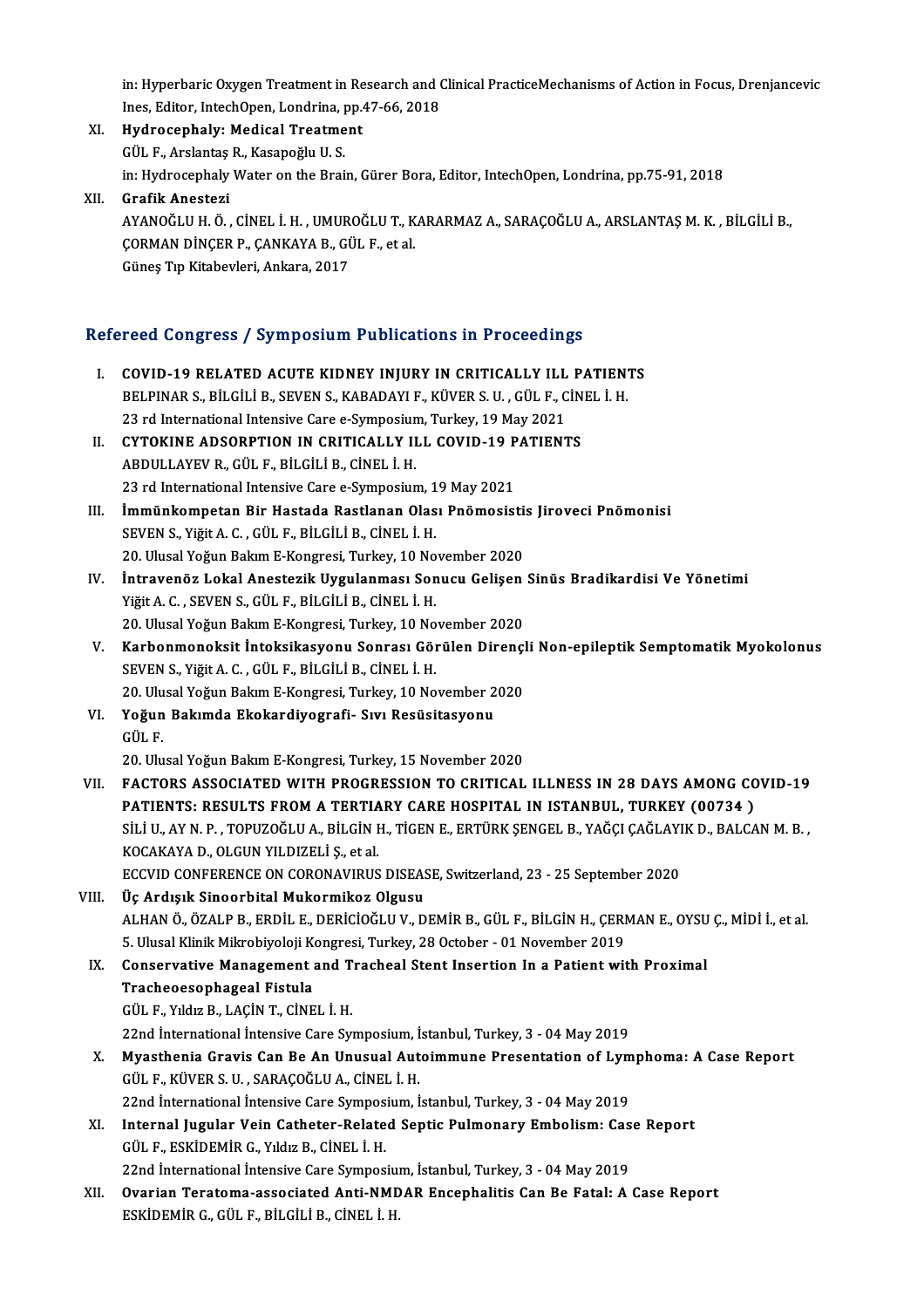22nd İnternational İntensive Care Symposium, İstanbul, Turkey, 3 - 04 May 2019<br>Features of Texisity on Prain CT and MBL In Asute Methanel Interiestic 22nd International Intensive Care Symposium, Istanbul, Turkey, 3 - 04 May 2019<br>XIII. Features of Toxicity on Brain CT and MRI In Acute Methanol Intoxication 22nd International Intensive Care Sympress.<br>Features of Toxicity on Brain CT a<br>GÜL F., SEVEN S., Dökme A., CİNEL İ. H.<br>22nd İnternational İntensive Care Symp Features of Toxicity on Brain CT and MRI In Acute Methanol Intoxicatio<br>GÜL F., SEVEN S., Dökme A., CİNEL İ. H.<br>22nd İnternational İntensive Care Symposium, İstanbul, Turkey, 3 - 04 May 2019<br>A Case of Vene, Artenial Extress GÜL F., SEVEN S., Dökme A., CİNEL İ. H.<br>22nd İnternational İntensive Care Symposium, İstanbul, Turkey, 3 - 04 May 2019<br>XIV. — A Case of Veno-Arterial Extracorporeal Membrane Oxygenation for Peripartum Cardiomyopathy 22nd İnternational İntensive Care Symposium, İstanbul, Turkey, 3 - 04 May 2019<br>A Case of Veno-Arterial Extracorporeal Membrane Oxygenation for Per<br>Kasapoğlu U.S. , Yiğit A. C. , GÜL F., CİNEL İ. H. A Case of Veno-Arterial Extracorporeal Membrane Oxygenation for Peri<br>Kasapoğlu U.S., Yiğit A.C., GÜL F., CİNEL İ. H.<br>22nd İnternational İntensive Care Symposium, İstanbul, Turkey, 3 - 04 May 2019<br>Vene Arterial Extracerpore XV. Veno-Arterial Extracorporeal Membrane Oxygenation Support for Septic Cardiomyopathy Associated<br>with LegionellaPneumonia 22nd International Intensive Care Symposium, Istanbul, Turkey, 3 - 04 May 2019 SEVENS.,KasapoğluU.S. ,GÜL F.,CİNEL İ.H. with LegionellaPneumonia<br>SEVEN S., Kasapoğlu U. S. , GÜL F., CİNEL İ. H.<br>22nd İnternational İntensive Care Symposium, İstanbul, Turkey, 3 - 04 May 2019<br>Computed Tomography Angiography In Determunation of Brain Dooth I. XVI. Computed Tomography Angiography In Determination of Brain Death In A Patient Treated With<br>Ecmo 22nd İ<br>Compi<br>Ecmo<br>CÜL E GÜL F.,CİNEL İ.H. Ecmo<br>GÜL F., CİNEL İ. H.<br>22nd İnternational İntensive Care Symposium, İstanbul, Turkey, 3 - 04 May 2019<br>Treatment Annreach of Cerebral Jackemia Aftar Bevessuleriration Surg GÜL F., CİNEL İ. H.<br>22nd İnternational İntensive Care Symposium, İstanbul, Turkey, 3 - 04 May 2019<br>XVII. Treatment Approach of Cerebral Ischemia After Revascularization Surgery of Moyamoya Disease:<br>Casa Banart 22nd Internat<br>Treatment A<br>Case Report<br>CÜLE KARAI Treatment Approach of Cerebral Ischemia *ł*<br>Case Report<br>GÜL F., KABADAYI F., Kasapoğlu U. S. , CİNEL İ. H.<br>22nd İnternational İntensiye Care Symnesiym İst Case Report<br>GÜL F., KABADAYI F., Kasapoğlu U. S. , CİNEL İ. H.<br>22nd İnternational İntensive Care Symposium, İstanbul, Turkey, 3 - 04 May 2019 GÜL F., KABADAYI F., Kasapoğlu U. S. , CİNEL İ. H.<br>22nd İnternational İntensive Care Symposium, İstanbul, Turkey, 3 - 04 May 2019<br>XVIII. Thiamine Deficiency Presenting as Lactic Acidosis Can Lead Cerebral Infarct<br>Tekin 22nd İnternational İntensive Care Symposiu<br>Thiamine Deficiency Presenting as Lact<br>Tekin E., GÜL F., YALÇINKAYA E., CİNEL İ. H.<br>22nd İnternational İntensive Care Symposiu Thiamine Deficiency Presenting as Lactic Acidosis Can Lead Cerebral In<br>Tekin E., GÜL F., YALÇINKAYA E., CİNEL İ. H.<br>22nd İnternational İntensive Care Symposium, İstanbul, Turkey, 3 - 04 May 2019<br>The Auverness and Sussessfu Tekin E., GÜL F., YALÇINKAYA E., CİNEL İ. H.<br>22nd İnternational İntensive Care Symposium, İstanbul, Turkey, 3 - 04 May 2019<br>XIX. The Awareness and Successful Treatment of Disseminated Intravascular Coagulation: A Case 22nd İnternational İntensive Care Symposium, İstanbul, Tu<br>The Awareness and Successful Treatment of Dissem<br>KABADAYI F., GÜL F., ESKİDEMİR G., BİLGİLİ B., CİNEL İ. H.<br>22nd İnternational İntensive Care Symposium, İstanbul Tu The Awareness and Successful Treatment of Disseminated Intravascular<br>KABADAYI F., GÜL F., ESKİDEMİR G., BİLGİLİ B., CİNEL İ. H.<br>22nd İnternational İntensive Care Symposium, İstanbul, Turkey, 3 - 04 May 2019<br>The Auvernees a KABADAYI F., GÜL F., ESKİDEMİR G., BİLGİLİ B., CİNEL İ. H.<br>22nd İnternational İntensive Care Symposium, İstanbul, Turkey, 3 - 04 May 2019<br>XX. The Awareness and Successful Treatment of Disseminated Intravascular Coagula 22nd İnternational İntensive Care Symposium, İstanbul, Tu<br>The Awareness and Successful Treatment of Dissem<br>KABADAYI F., GÜL F., ESKİDEMİR G., BİLGİLİ B., CİNEL İ. H.<br>INTERNATİONAL INTENSİVE CARE SYMPOSIUM 2. 04 Ma The Awareness and Successful Treatment of Disseminated<br>KABADAYI F., GÜL F., ESKİDEMİR G., BİLGİLİ B., CİNEL İ. H.<br>INTERNATİONAL INTENSİVE CARE SYMPOSIUM, 3 - 04 May 2019<br>Tovis Lavela Of Tagralimus And Canatis Bolumarnhism KABADAYI F., GÜL F., ESKİDEMİR G., BİLGİLİ B., CİNEL İ. H.<br>INTERNATİONAL INTENSİVE CARE SYMPOSIUM, 3 - 04 May 2019<br>XXI. Toxic Levels Of Tacrolimus And Genetic Polymorphism Of The Metabolizing Enzymes In A Pulmonary<br>Tra INTERNATIONAL INTENSIV<br>Toxic Levels Of Tacrolim<br>Transplantation Patient.<br>CSLE CILCERLIDRIZ OCLE Toxic Levels Of Tacrolimus And Genetic Polymorphism Of The Metabolizing Enzyl<br>Transplantation Patient.<br>Gül F., GÜLÇEBİ İDRİZ OĞLU M., GÜLHAN R., KARAALP A., GÖREN M. Z. , ONAT F., CİNEL İ. H.<br>1st International Transplant N Transplantation Patient.<br>Gül F., GÜLÇEBİ İDRİZ OĞLU M., GÜLHAN R., KARAALP A., GÖREN M. Z. , ONAT F., CİNEL İ. H.<br>1st International Transplant Network Congress, 17 - 21 October 2018 Gül F., GÜLÇEBİ İDRİZ OĞLU M., GÜLHAN R., KARAALP A., GÖREN M. Z. , ONAT F., CİNEL İ. H.<br>1st International Transplant Network Congress, 17 - 21 October 2018<br>XXII. Toxic Levels Of Tacrolimus And Genetic Polymorphism Of 1st International Transplan<br>Toxic Levels Of Tacrolin<br>Transplantation Patient<br>CÜLE Cylesbi M. Gülban I Transplantation Patient<br>GÜL F., Gulcebi M., Gülhan R., Karaalp A., GÖREN M. Z. , Onat F., CİNEL İ. H. Transplantation Patient<br>GÜL F., Gulcebi M., Gülhan R., Karaalp A., GÖREN M. Z. , Onat F., CİNEL İ. H.<br>1.International Transplant Network Congress, Antalya, Turkey, 17 - 21 October 2018<br>Assessing The Left Ventriculer Myeger GÜL F., Gulcebi M., Gülhan R., Karaalp A., GÖREN M. Z. , Onat F., CİNEL İ. H.<br>1.International Transplant Network Congress, Antalya, Turkey, 17 - 21 October 2018<br>XXIII. Assessing The Left Ventriculer Myocardial Function 1.Interna<br>Assessin<br>Method<br>Cür F Assess<br>Metho<br>GÜL F. Method<br>GÜL F.<br>ARUD 2018, Gaziantep, Turkey, 9 - 12 May 2018 XXIV. TÜRKİYE'DE YOĞUN BAKIMÜNİTELERİNDE VENTİLATÖR İLİŞKİLİ PNÖMONİYİ ÖNLEMEK IÇIN ARUD 2018, Gaziantep, Turkey, 9 - 12 May 2018<br>TÜRKİYE'DE YOĞUN BAKIM ÜNİTELERİNDE VENTİLATÖR İLİŞKİLİ PNÖMONİYİ ÖNLEMEK IÇIN<br>ALINAN GÜNCEL ÖNLEMLER: TÜRK TORAK DERNEĞİ SOLUNUM YETMEZLİĞİ VE YOĞUN BAKIM<br>CALISMA CRURU NOKTA TÜRKİYE'DE YOĞUN BAKIM ÜNİTELERİNDE VENT<br>ALINAN GÜNCEL ÖNLEMLER: TÜRK TORAK DERN<br>ÇALIŞMA GRUBU NOKTA PREVALANS ÇALIŞMASI<br>Yazisisalı M.O. Edibecli O. Ozulmaz E. SALTURK C. O ALINAN GÜNCEL ÖNLEMLER: TÜRK TORAK DERNEĞİ SOLUNUM YETMEZLİĞİ VE YOĞUN BAKIM<br>ÇALIŞMA GRUBU NOKTA PREVALANS ÇALIŞMASI<br>Yazicioglu M. O. , Ediboglu O., Ozyilmaz E., SALTURK C., ONALAN T., SEYDAOGLU G., ÖZÇELİK Z., Kultufan S. ÇALIŞMA GRUBU NOKTA PREVALANS ÇALIŞMASI<br>Yazicioglu M. O. , Ediboglu O., Ozyilmaz E., SALTURK C., ONALAN T., SEYDAOGLU G., ÖZÇELİK Z., Kı<br>Kara A., et al.<br>2018 TÜRK TORAKS DERNEĞİ 21. YILLIK KONGRESİ SS 031, Antalya, Turkey, Yazicioglu M. O., Ediboglu O., Ozyilmaz E., SALTURK C., ONALAN T., SEYDAOGLU G., ÖZCELİK Z., Kultufan S., Kara I., Kara A., et al.<br>2018 TÜRK TORAKS DERNEĞİ 21. YILLIK KONGRESİ SS 031, Antalya, Turkey, 11 - 15 April 2018<br>XXV. Yoğun Bakımda İki Olguda Posterior Reversible Ensefalopati Sendromu(Pres) Deneyimi<br>CÜLE 2018 T<br><mark>Yoğun</mark><br>GÜL F.<br>VI Aba Yoğun Bakımda İki Olguda Posterior Reversible Ensef<br>GÜL F.<br>VI. Abant Anestezi Sempozyumu, Turkey, 25 - 30 April 2018<br>Elde Damar Valu Teaniti Amaslı Atal ve Sılu Bandai II. GÜL F.<br>VI. Abant Anestezi Sempozyumu, Turkey, 25 - 30 April 2018<br>XXVI. Elde Damar Yolu Tespiti Amaçlı Atel ve Sıkı Bandaj Uygulamasına Bağlı Gelişen Kompartman<br>Sandromu Olsusu VI. Abant Anestezi S<br><mark>Elde Damar Yolu</mark><br>Sendromu Olgusu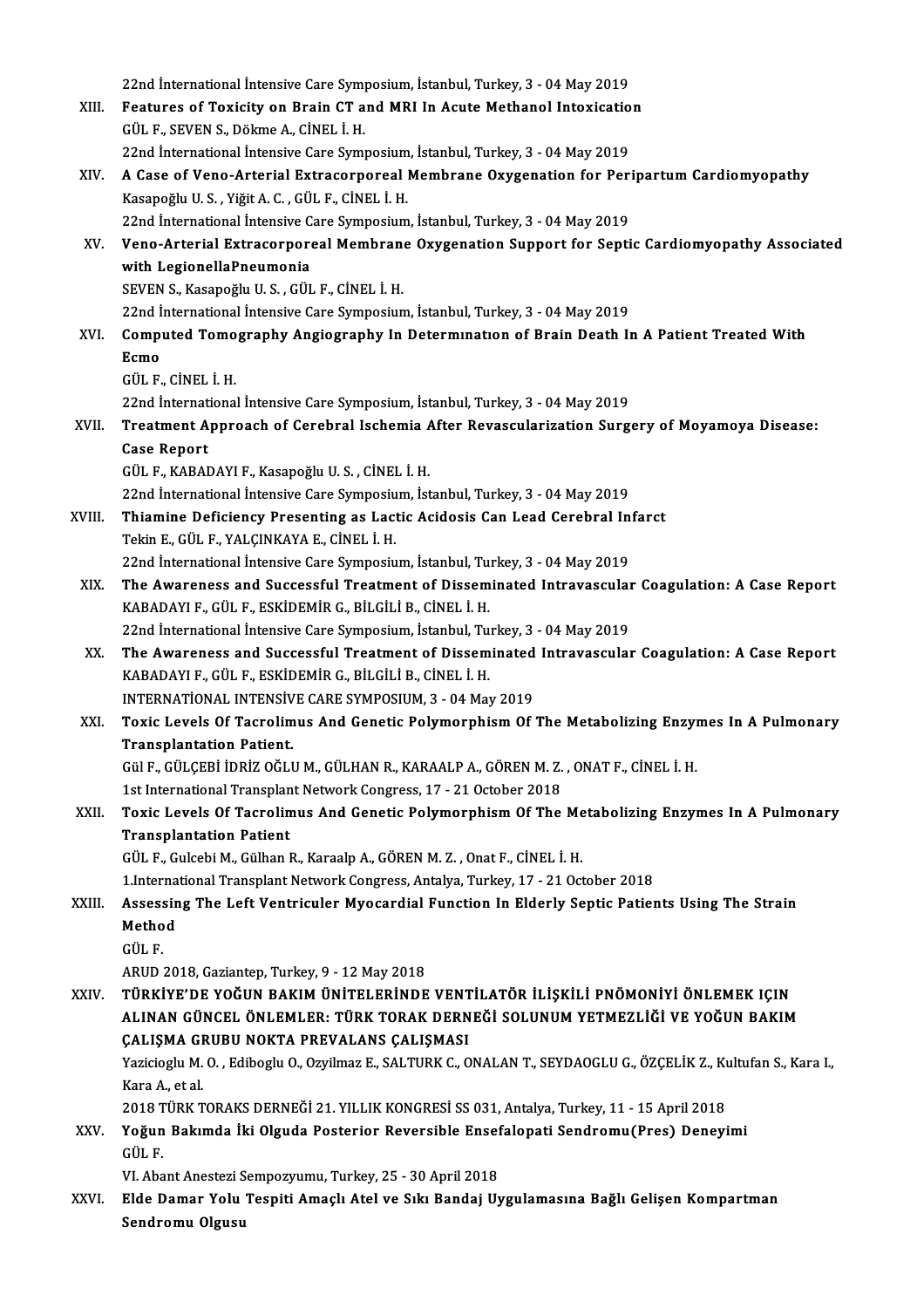|               | Boran Ö.F., GÜL F.                                                                                                                                                                                    |
|---------------|-------------------------------------------------------------------------------------------------------------------------------------------------------------------------------------------------------|
|               | VI. Abant Anestezi Sempozyumu, Turkey, 28 - 30 April 2018                                                                                                                                             |
| XXVII.        | Ekokardiografi<br>GÜL F.                                                                                                                                                                              |
|               |                                                                                                                                                                                                       |
|               | 19. Ulusal Yoğun Bakım Kongresi, Antalya, Turkey, 19 - 22 April 2018                                                                                                                                  |
| XXVIII.       | Yoğun Bakımda Pnömotoraks Tanısında Usg Kullanımı: Olgu Sunumu                                                                                                                                        |
|               | Yıldız M., GÜL F., Koşansu Y., Bozbay S., CİNEL İ. H.                                                                                                                                                 |
|               | 19. Ulusal Yoğun Bakım Kongresi, Turkey, 19 - 22 April 2018                                                                                                                                           |
| XXIX.         | Tracheostomy practices in intensive care units in Turkey: Turkish Thoracic Society critical care                                                                                                      |
|               | assembly point prevelance trial                                                                                                                                                                       |
|               | EDİBOĞLU Ö., YAZICIOĞLU MOÇİN Ö., ÖZYILMAZ SARAÇ E., SALTÜRK C., ARIKAN H., ERGAN B., ÇELİKEL T. H.,                                                                                                  |
|               | ÖNALAN T., ÖZÇELİK Z., TURAN S., et al.                                                                                                                                                               |
|               | Türk Toraks Derneği 22. Yıllık Kongresi, Antalya, Turkey, 11 - 15 April 2018, vol.19, pp.181-183                                                                                                      |
| XXX.          | Riva Uygulaması Sonucu Akut Gelişen Last Yöntemi                                                                                                                                                      |
|               | Boran Ö F, GÜL F                                                                                                                                                                                      |
|               | Anestezide Hasta Güvenliği Zonguldak'ta Bahar Sempozyumu II, Zonguldak, Turkey, 14 April 2018                                                                                                         |
| XXXI.         | Yoğun Bakımda Hasta Güvenliğini Tehdit Eden Bası Yaralarının Yüksek Riskli Bir Olguda Gözden                                                                                                          |
|               | Geçirilmesi                                                                                                                                                                                           |
|               | GÜL F.                                                                                                                                                                                                |
|               | Anestezide Hasta Güvenliği Zonguldak'xxta Bahar Sempozyumu II, Zonguldak, Turkey, 14 April 2018                                                                                                       |
| XXXII.        | Kolsisin Zehirlenmesine Bağlı Olarak Gelişen Dolaşım Kollapsı ve Ecmo Deneyimimiz                                                                                                                     |
|               | GÜL F., Arıkan H., Sayan İ., CİNEL İ. H.                                                                                                                                                              |
|               | Türk Anestezioloji Reanimasyon Derneği 51.Ulusal Kongresi, Antalya, Turkey, 25 - 29 October 2017<br>Sentetik Kanabinoid(Bonzai) Zehirlenmesine Bağlı Olarak Gelişen Organ Disfonksiyonlarına Yaklaşım |
| <b>XXXIII</b> | Sayan İ., GÜL F., Dökme A., Hekimoğlu M., Kasapoğlu U. S., CİNEL İ. H.                                                                                                                                |
|               | Türk Anestezioloji Reanimasyon Derneği 51.Ulusal Kongresi, Antalya, Turkey, 25 - 29 October 2017                                                                                                      |
| <b>XXXIV</b>  | Terapötik Hipotermi Sonrası Gelişen Enfeksiyonların Öngörülmesinde Hematoloji Parametrelerinin                                                                                                        |
|               | Kullanımı                                                                                                                                                                                             |
|               | GÜL F., Çevik T., ARSLANTAŞ M. K., Kasapoğlu U. S., Haklar G., CİNEL İ. H.                                                                                                                            |
|               | Türk Anestezioloji Reanimasyon Derneği 51. Ulusal Kongresi, Antalya, Turkey, 25 - 29 October 2017                                                                                                     |
| <b>XXXV</b>   | Lazer Cerrahisi SIrasında Gelişen Trakeobronşial İnhalasyon Yanığı: Olgu Sunumu                                                                                                                       |
|               | Kasapoğlu U.S., GÜL F., ARSLANTAŞ M. K., Yumuşakhuylu A. K., Yamansavcı E., UMUROĞLU T., CİNEL İ. H.                                                                                                  |
|               | Türk Anestezioloji Reanimasyon Derneği 51.Ulusal Kongresi, Antalya, Turkey, 25 - 29 October 2017                                                                                                      |
| XXXVI.        | Terapötik hipotermi sonrası gelişen enfeksiyonların öngörülmesinde hematoloji parametrelerinin                                                                                                        |
|               | kullanılması                                                                                                                                                                                          |
|               | GÜL F., ÇEVLİK T., ARSLANTAŞ M. K., KASAPOĞLU U. S., HAKLAR G., CİNEL İ. H.                                                                                                                           |
|               | TARK 2017, 25 - 29 October 2017                                                                                                                                                                       |
| <b>XXXVII</b> | Patient profile at intensive care units in Turkey: 922 patients multicenter prevalence study.                                                                                                         |
|               | Yazıcıoğlu Moçin Ö., ÖZYILMAZ SARAÇ E., Önalan T., EDİBOĞLU Ö., SALTÜRK C., SEYDAOĞLU G., ARIKAN H., Özçelik                                                                                          |
|               | Z., TURAN S., Kara İ., et al.                                                                                                                                                                         |
|               | ERS International Congress, 28 September - 02 October 2017                                                                                                                                            |
| XXXVIII.      | Lazer Cerrahisi Sırasında Gelişen Trakeobronşial İnhalasyon Yanığı: Olgu Sunumu                                                                                                                       |
|               | KASAPOĞLU U. S. , GÜL F., ARSLANTAŞ M. K. , YUMUŞAKHUYLU A. C. , YAMANSAVCI E., UMUROĞLU T., CİNEL İ. H.                                                                                              |
|               | TARK 2017, Antalya, Turkey, 26 - 29 September 2017                                                                                                                                                    |
| <b>XXXIX</b>  | Awake Extracorporeal Membrane Oxygenation Bridging For Pulmonary Retransplantation                                                                                                                    |
|               | GÜL F., Yıldızeli Olgun Ş., Yıldız M., ARSLANTAŞ M. K., Yıldızeli B., CİNEL İ. H.                                                                                                                     |
|               | 18. Congress of The European Society for Organ Transplantation, Barcelona, Spain, 24 - 27 September 2017                                                                                              |
| XL.           | Dental Mesenchymal Stem Cells May Have Immunoregulatory Effect On Allorejection                                                                                                                       |
|               | GÜL F., Doğan D., Kasapoğlu U.S., Akkoç T., CİNEL İ.H.                                                                                                                                                |
|               | 18. Congress of The European Society for Organ Transplantation, Barcelona, Spain, 24 - 27 September 2017                                                                                              |
| XLI.          | Awake extracorporeal memrane oxygenation bridging for pulmonary retransplantation: case report                                                                                                        |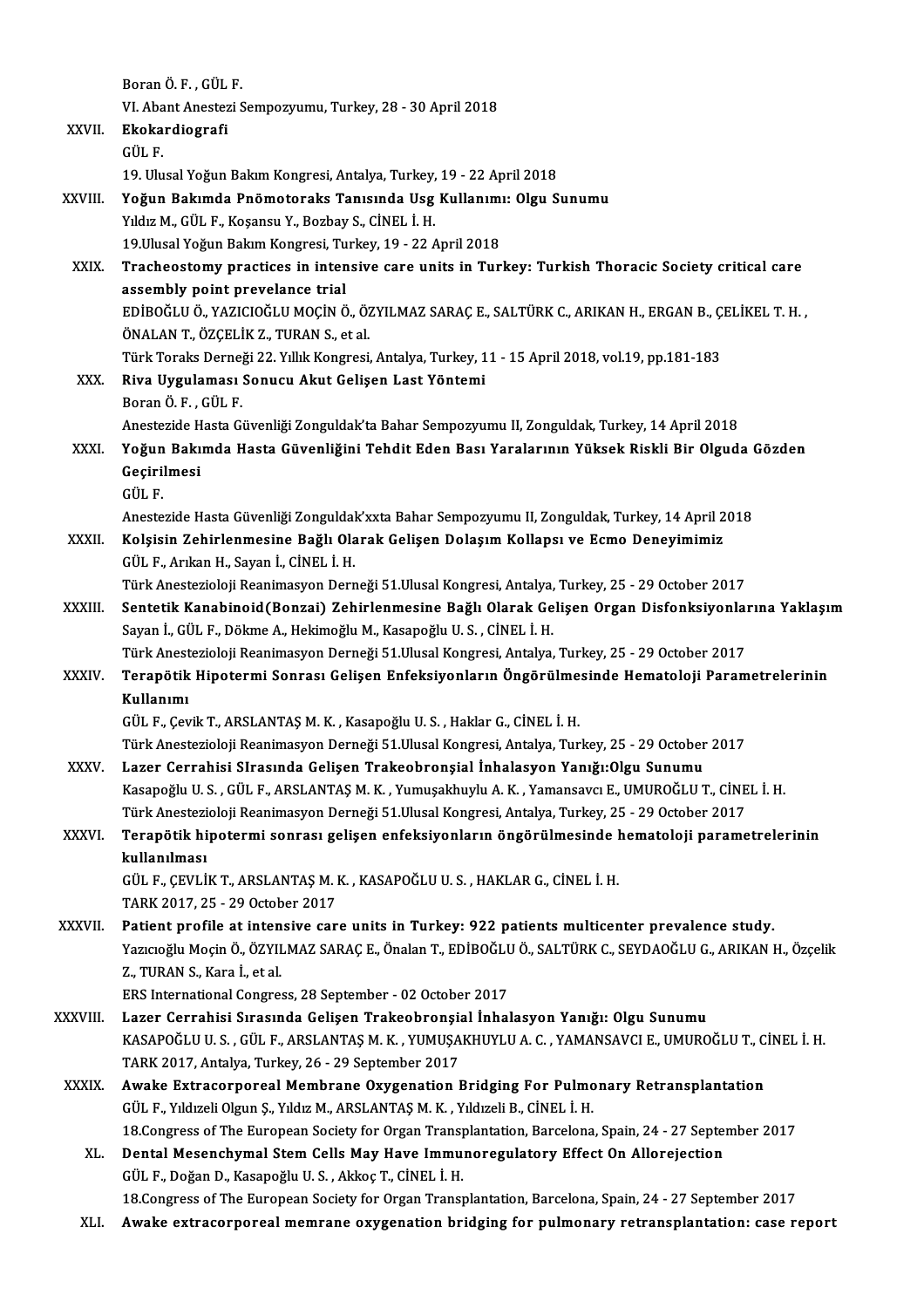|         | gül F., yıldızeli olgun ş., yıldız m., YILDIZELİ B., CİNEL İ. H.                                                                                                        |
|---------|-------------------------------------------------------------------------------------------------------------------------------------------------------------------------|
|         | 18th congress of the european society for organ transplantation, Barcelona, Spain, 24 - 27 September 2017                                                               |
| XLII.   | AWAKE EXTRACORPOREAL MEMBRANE OXYGENATION BRIDGING FOR PULMONARY                                                                                                        |
|         | RETRANSPLANTATION: CASE REPORT                                                                                                                                          |
|         | GÜL F., OLGUN YILDIZELİ Ş., YILDIZ M., ARSLANTAŞ M. K. , YILDIZELİ B., CİNEL İ. H.                                                                                      |
|         | TRANSPLANT INTERNATIONAL, 24 - 27 September 2017, vol.30, pp.325                                                                                                        |
| XLIII.  | Transpulmonary Thermodilution Technique Can Predict Accurate Extravascular Lung Water Content                                                                           |
|         | <b>During Ecmo</b>                                                                                                                                                      |
|         | GÜL F., ARSLANTAŞ M. K., Tekin E., YALÇINKAYA E., CİNEL İ. H.                                                                                                           |
|         | 21. Intensive Care Symposium, İstanbul, Turkey, 12 - 13 May 2017                                                                                                        |
| XLIV.   | Türkiye'de yoğun bakım ünitelerinde takip edilen hasta profili: 922 hastalı çok merkezli nokta                                                                          |
|         | prevalans çalışması                                                                                                                                                     |
|         | YAZICIOĞLU MOÇİN Ö., ÖZYILMAZ SARAÇ E., ÖNALAN T., EDİPOĞLU Ö., SALTÜK C., SEYDAOĞLU G., ÖZÇELİK Z.,                                                                    |
|         | TURAN S., KARA I., KARA A., et al.                                                                                                                                      |
|         | Türk Toraks Derneği 20. Yıllık Kongresi, Antalya, Turkey, 5 - 09 April 2017, pp.71                                                                                      |
| XLV.    | Transüretral Prostat Rezeksiyonuna Bağlı Perforasyon Sonrası Erken Dönemde Gelişen Septik Şok                                                                           |
|         | Olgusu                                                                                                                                                                  |
|         | GÜL F., Koşansu Y., Özen M., Kır B., UMUROĞLU T., CİNEL İ. H.                                                                                                           |
|         | 23.Anestezi Kış Sempozyumu, Bursa, Turkey, 10 - 12 March 2017                                                                                                           |
| XLVI.   | Plasmodium Falciparumun Serebral Tutulumu İle Mortal Seyreden Olgu Sunumu                                                                                               |
|         | GÜL F., Özaltun F., Kır B., ARSLANTAŞ M. K., CİNEL İ. H.                                                                                                                |
|         | XXIII.Kış Sempozyumu, Bursa, Turkey, 10 - 12 March 2017                                                                                                                 |
| XLVII.  | Suspected Malignant Hyperthermia in an Adult Patient During Ortopedic Surgery For Pes                                                                                   |
|         | <b>Equinovarus Deformity</b>                                                                                                                                            |
|         | Özer Erol D., GÜL F., ARSLANTAŞ M. K., KARARMAZ A.                                                                                                                      |
|         | Orthopedic Anaesthesia and Intensive Care Anesthesiology and Reanimation Specialists Society, Macedonia, 18 - 21                                                        |
|         | May 2016                                                                                                                                                                |
| XLVIII. | Critical İllness Polyneuropathy Is Not A Rare Condition                                                                                                                 |
|         | GÜL F., ARSLANTAS M. K., Ceren I., CİNEL I. H.                                                                                                                          |
|         | Orthopedic Anaesthesia and Intensive Care Anesthesiology and Reanimation Specialists Society, Macedonia, 18 - 21                                                        |
|         | May 2016                                                                                                                                                                |
| XLIX.   | Suspected malignant Hyperthermia in an adult patient during orthopedic surgery for pes                                                                                  |
|         | equinovarus deformity                                                                                                                                                   |
|         | ÖZER D., gül F., arslantaş m. k., KARARMAZ A.                                                                                                                           |
|         | Balkan ülkeleri anestezi günleri, Albania, 18 - 20 May 2016                                                                                                             |
| L.      | Deneysel Sepsis Modelinde Kök Hücre Uygulamasının İmmünomodülatuar Etkisi                                                                                               |
|         | Topçu L., Zibandah N., Genç D., GÜL F., Akkoç T., Kombak E., CİNEL İ. H., CİNEL Z. L., Akkoç T.                                                                         |
|         | 18. Ulusal Yoğun Bakım Kongresi, Antalya, Turkey, 6 - 10 April 2016                                                                                                     |
| LI.     | Septik Şokta Alternatif Vazopressör Tedavi:Terlipressin Kullanımı                                                                                                       |
|         | GÜL F., ARSLANTAȘ M. K., Atmaca Ö., Denizli B., CİNEL İ. H.                                                                                                             |
|         | 18. Ulusal Yoğun Bakım Kongresi, Antalya, Turkey, 6 - 10 April 2016                                                                                                     |
| LII.    | Yağ embolisi nedeniyle venö-venöz extracorporeal membrane oxygenation (ECMO) kullanımı                                                                                  |
|         | HALİLOĞLU M., ARSLANTAŞ M. K., BİLGİLİ B., GÜL F., BİRKAN Y., CİNEL İ. H.                                                                                               |
|         | 49. Türk Anesteziyoloji ve Reanimasyon Kongresi, Turkey, 2 - 06 December 2015<br>Yağ Embolisi Nedeniyle Venö-Venöz Extracorporeal Membrane Oxygenation (ECMO) Kullanımı |
| LIII.   | Haliloğlu M., ARSLANTAŞ M. K., BİLGİLİ B., GÜL F., BİRKAN Y., CİNEL İ. H.                                                                                               |
|         | Türk Anestezioloji Reanimasyon Derneği 49. Ulusal Kongresi, Antalya, Turkey, 2 - 06 December 2015                                                                       |
| LIV.    | Sepsis İlişkili Takotsubu Sendromu: Olgu Sunumu                                                                                                                         |
|         | ARSLANTAŞ M. K., Töre Altun G., Beyhan M., GÜL F., CİNEL İ. H.                                                                                                          |
|         | Türk Anestezioloji Reanimasyon Derneği 49.Ulusal Kongresi, Antalya, Turkey, 2 - 06 December 2015                                                                        |
| LV.     | Early administration of low dose norepinephrine for the prevention of organ dysfunctions in                                                                             |
|         |                                                                                                                                                                         |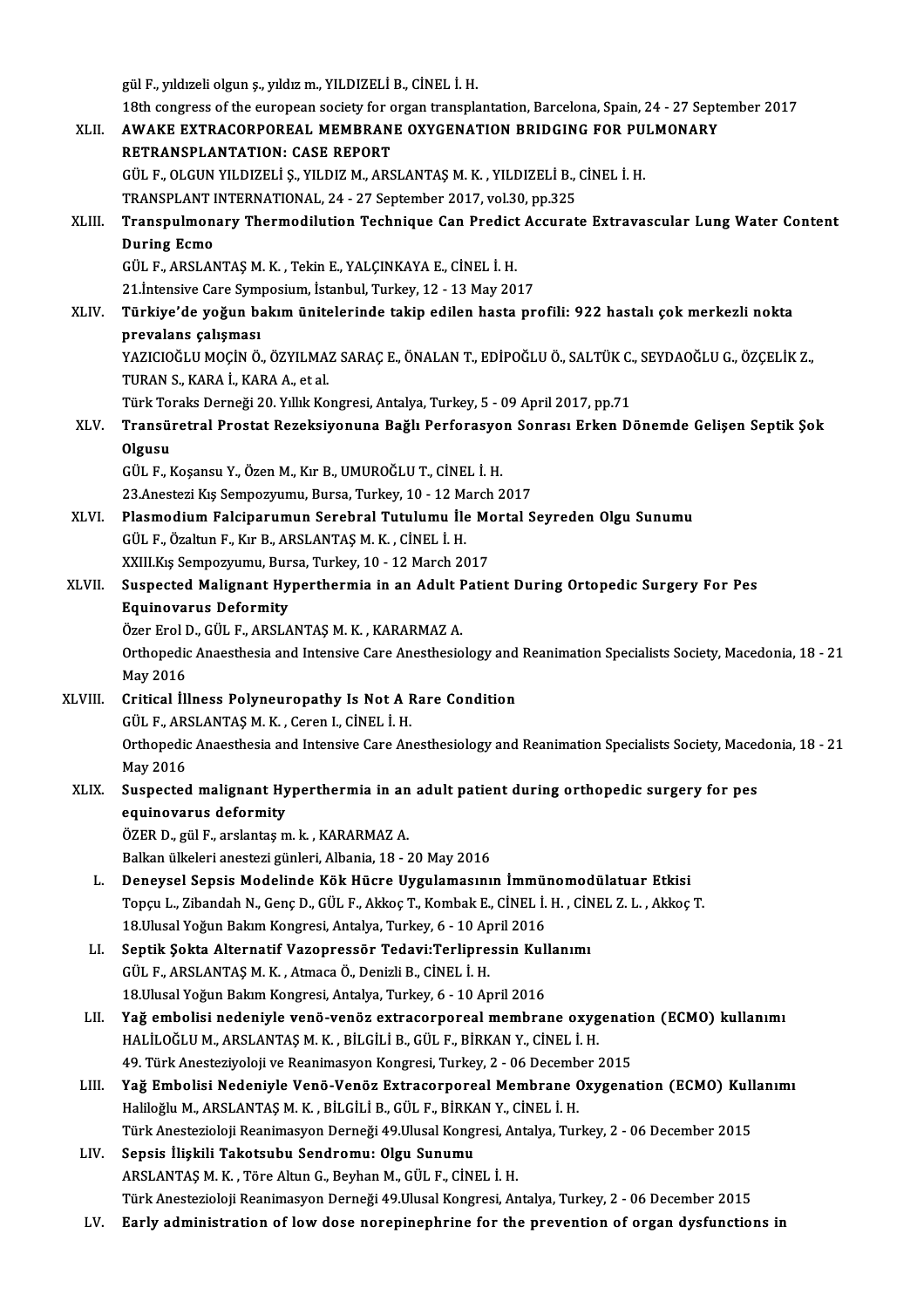|         | patients with sepsis                                                                                                                                                      |
|---------|---------------------------------------------------------------------------------------------------------------------------------------------------------------------------|
|         | ARSLANTAŞ M. K., GÜL F., KARARMAZ A., Sungur F., AYANOĞLU H. Ö., CİNEL İ. H.                                                                                              |
|         | ESICM LIVES 2015, Berlin, Germany, 3 - 07 October 2015                                                                                                                    |
| LVI.    | Early administration of low dose norepinephrine for the prevention of organ dysfunctions in                                                                               |
|         | patients with sepsis                                                                                                                                                      |
|         | ARSLANTAŞ M. K., GÜL F., KARARMAZ A., SUNGUR F., AYANOĞLU H. Ö., CİNEL İ. H.                                                                                              |
|         | European society of intensive care medicine annual congress, Berlin, Germany, 3 - 07 October 2015                                                                         |
| LVII.   | Successful Control of an Outbreak with Carbapenem-Resistant Klebsiella Pneumoniae by Using Active                                                                         |
|         | Surveillance in a University Hospital Intensive Care Unit                                                                                                                 |
|         | GÜL F., BİLGİLİ B., Haliloğlu M., SİLİ U., Karadağ H., CİNEL İ. H.                                                                                                        |
|         | 20 International Intensive Care Symposium, Istanbul, Turkey, 8 - 09 May 2015                                                                                              |
| LVIII.  | Therapeutic Hypothermia Following Out of Hospital Cardiac Arrest                                                                                                          |
|         | Haliloğlu M., GÜL F., ARSLANTAŞ M. K., CİNEL İ. H.                                                                                                                        |
| LIX.    | 20. International Intensive Care Symposium, Istanbul, Turkey, 8 - 09 May 2015<br>Prolonged Prone Positioning for a Morbidly Obese Patient with Acute Respiratory Distress |
|         | Syndrome                                                                                                                                                                  |
|         | GÜL F., Töre Altun G., Haliloğlu M., ARSLANTAŞ M. K., Kabak E., CİNEL İ. H., Ayanoğlu H. Ö.                                                                               |
|         | 20. International Intensive Care Symposium, Istanbul, Turkey, 8 - 09 May 2015                                                                                             |
| LX.     | Severe Influenza A Virus(H1N1) Infection in Pregnancy                                                                                                                     |
|         | ARSLANTAȘ M. K., GÜL F., Kır B., Haliloğlu M., CİNEL İ. H.                                                                                                                |
|         | 20. International Intensive Care Symposium, Istanbul, Turkey, 8 - 09 May 2015                                                                                             |
| LXI.    | Lithium Toxication Can Mask Septic Shock                                                                                                                                  |
|         | Atmaca Ö., GÜL F., ARSLANTAŞ M. K., BEŞİR A., Kaya Ö., CİNEL İ. H.                                                                                                        |
|         | 20. International Intensive Care Symposium, Istanbul, Turkey, 8 - 09 May 2015                                                                                             |
| LXII.   | İntrakraniyal Basınç Monitörizasyonu ile Vazospazm Tanısı Konulabilir mi?                                                                                                 |
|         | GÜL F., BİLGİLİ B., Haliloğlu M., ARSLANTAŞ M. K., CİNEL İ. H.                                                                                                            |
|         | Türk Anesteziyoloji ve Reanimasyon Derneği 48.Ulusal Kongresi, Antalya, Turkey, 24 - 28 October 2014                                                                      |
| LXIII.  | Lityum Toksisitesi ve Miksödem Koması                                                                                                                                     |
|         | Haliloğlu M., GÜL F., Başı N., ARSLANTAŞ M. K., CİNEL İ. H.<br>Türk Anestezioloji Reanimasyon Derneği 48 Ulusal Kongresi, Antalya, Turkey, 24 - 28 October 2014           |
| LXIV.   | Atipik Bir Sepsis Etkeni: Tatarcık Humması                                                                                                                                |
|         | ARSLANTAȘ M. K., GÜL F., Haliloğlu M., CİNEL İ. H.                                                                                                                        |
|         | Türk Anestezioloji Reanimasyon Derneği 48.Ulusal Kongresi, Antalya, Turkey, 24 - 28 October 2014                                                                          |
| LXV.    | Deneysel hemorajik şok modelinde levosimendan ve noradrenalin etkilerinin karşılaştırılması                                                                               |
|         | BİLGİLİ B., GÜL F., HACIOĞLU BAY H., KOCABAL N., ŞEHİRLİ Ü. S., CİNEL İ. H.                                                                                               |
|         | 17. Ulusal Yoğun Bakım Kongresi, Turkey, 23 - 27 April 2014                                                                                                               |
| LXVI.   | Deneysel Hemorajik Şok Modelinde Levosimendan ve Nöradrenalin Etkilerinin Karşılaştırılması                                                                               |
|         | BİLGİLİ B., GÜL F., Hacıoğlu H., ŞEHİRLİ Ü. S., CİNEL İ. H.                                                                                                               |
|         | 17. Ulusal Yoğun Bakım Kongresi, Antalya, Turkey, 23 - 27 April 2014                                                                                                      |
| LXVII.  | Yoğun Bakımda Tanı-Metabolik Alkaloz İlişkisinin Fizikokimyasal Yöntemle Analizi                                                                                          |
|         | KARARMAZ A., BİLGİLİ B., GÜL F., CİNEL İ. H.                                                                                                                              |
|         | 17 Ulusal Yoğun Bakım Kongresi, Antalya, Turkey, 23 - 27 April 2014                                                                                                       |
| LXVIII. | Yoğun Bakım Ünitesinde Teröpatik Hipotermide Klinik Deneyimimiz                                                                                                           |
|         | BİLGİLİ B., GÜL F., Katar P., CİNEL İ. H.<br>Türk Anesteziyoloji ve Reanimasyon Derneği 47. Ulusal Kongresi, Turkey, 20 - 24 November 2013                                |
| LXIX.   | Marmara Üniversitesi Hastanesi Anesteziyoloji ve Reanimasyon Yoğun Bakım Ünitesinde İnfeksiyon                                                                            |
|         | Epidemiyolojisi                                                                                                                                                           |
|         | BİLGİLİ B., GÜL F., KARARMAZ A., CİNEL İ. H.                                                                                                                              |
|         | Türk Anesteziyoloji ve Reanimasyon Derneği 47.Ulusal Kongresi, Antalya, Turkey, 20 - 24 November 2013                                                                     |
| LXX.    | BEYİN ÖLÜMÜ TANISINDA DESTEKLEYİCİ TEST OLARAK TRANSKRANİYAL DOPPLER                                                                                                      |
|         | ULTRASONOGRAFİ                                                                                                                                                            |
|         |                                                                                                                                                                           |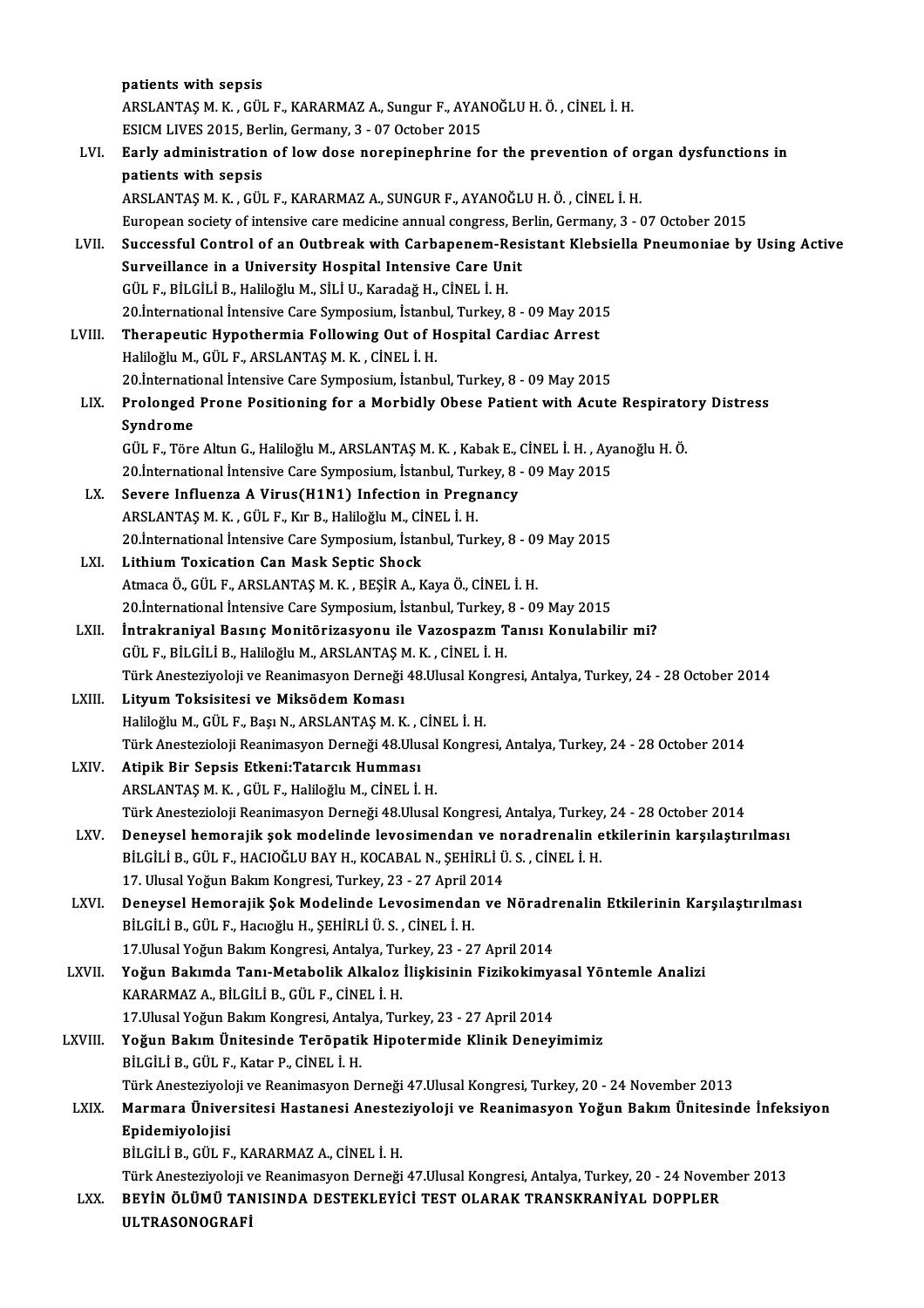BİLGİLİB.,GÜL F.,ARSLANTAŞM.K. ,AYANOĞLUH.Ö. ,CİNEL İ.H. 47.ULUSAL TÜRKANESTEZİYOLOJİVEREANİMASYONKONGRESİ,Turkey,20 -24November 2013 BİLGİLİ B., GÜL F., ARSLANTAŞ M. K. , AYANOĞLU H. Ö. , CİNEL İ. H.<br>47. ULUSAL TÜRK ANESTEZİYOLOJİ VE REANİMASYON KONGRESİ, Turkey, 20 - 24 November 2013<br>LXXI. AKUT LÖKOSİTOZDA OKSİJEN TÜKETİMİ VE KAN GAZI PARAMETRELERİ 47. ULUSAL TÜRK ANESTEZİYOLOJİ VE<br>**AKUT LÖKOSİTOZDA OKSİJEN TÜKE**<br>GÜL F., BİLGİLİ B., HIZAL A., CİNEL İ. H.<br>47. HUKAL TÜRK ANESTEZİYOLOJ VE AKUT LÖKOSİTOZDA OKSİJEN TÜKETİMİ VE KAN GAZI PARAMETRELERİ: OLGU SUNUMU<br>GÜL F., BİLGİLİ B., HIZAL A., CİNEL İ. H.<br>47. ULUSAL TÜRK ANESTEZİYOLOJİ VE REANİMASYON KONGRESİ, Turkey, 20 - 24 November 2013<br>Zor Hava Yolunda Yoni GÜL F., BİLGİLİ B., HIZAL A., CİNEL İ. H.<br>47. ULUSAL TÜRK ANESTEZİYOLOJİ VE REANİMASYON K<br>LXXII. 200 Hava Yolunda Yeni Hava Yolu Aracı: Ventrain 47. ULUSAL TÜRK ANESTEZİYOLOJİ VE REANİMASYON |<br>Zor Hava Yolunda Yeni Hava Yolu Aracı: Ventrain<br>ARSLANTAŞ M. K. , GÜL F., AYANOĞLU H. Ö. , CİNEL İ. H.<br>Türk Anesteriyoloji ve Beanimasyon Derneği 47. Ulusal | Zor Hava Yolunda Yeni Hava Yolu Aracı: Ventrain<br>ARSLANTAŞ M. K. , GÜL F., AYANOĞLU H. Ö. , CİNEL İ. H.<br>Türk Anesteziyoloji ve Reanimasyon Derneği 47. Ulusal Kongresi, Turkey, 20 - 24 November 2013 ARSLANTAŞ M. K. , GÜL F., AYANOĞLU H. Ö. , CİNEL İ. H.<br>Türk Anesteziyoloji ve Reanimasyon Derneği 47. Ulusal Kongresi, Turkey, 20 - 24 November 2013<br>LXXIII. MARMARA ÜNİVERSİTESİ HASTANESİ ANESTEZİYOLOJİ VE REANİMASYON Türk Anesteziyoloji ve Reanimasyon Derneği 47. l<br>MARMARA ÜNİVERSİTESİ HASTANESİ ANES<br>ÜNİTESİNDE İNFEKSİYON EPİDEMİYOLOJİSİ<br>PİLÇİLİ P. ÇÜLE, KARARMAZ A. ÇİNEL İ. H MARMARA ÜNİVERSİTESİ HASTANESİ A<br>ÜNİTESİNDE İNFEKSİYON EPİDEMİYOLO<br>BİLGİLİ B., GÜL F., KARARMAZ A., CİNEL İ. H.<br>47. HLUSAL TÜRK ANESTEZİYOLOU VE REAN **ÜNİTESİNDE İNFEKSİYON EPİDEMİYOLOJİSİ**<br>BİLGİLİ B., GÜL F., KARARMAZ A., CİNEL İ. H.<br>47. ULUSAL TÜRK ANESTEZİYOLOJİ VE REANİMASYON KONGRESİ, Turkey, 20 - 24 November 2013 BİLGİLİ B., GÜL F., KARARMAZ A., CİNEL İ. H.<br>47. ULUSAL TÜRK ANESTEZİYOLOJİ VE REANİMASYON KONGRESİ, Turkey, 20 - 24 Nov<br>LXXIV. YOĞUN BAKIM ÜNİTESİNDE TERÖPATİK HİPOTERMİDE KLİNİK DENEYİMİMİ 47. ULUSAL TÜRK ANESTEZİYOLOJİ VE I<br>**YOĞUN BAKIM ÜNİTESİNDE TERÖP.**<br>BİLGİLİ B., GÜL F., KATAR P., CİNEL İ. H.<br>47. ULUSAL TÜRK ANESTEZİYOLOU VE I BİLGİLİ B., GÜL F., KATAR P., CİNEL İ. H.<br>47. ULUSAL TÜRK ANESTEZİYOLOJİ VE REANİMASYON KONGRESİ, Turkey, 20 - 24 November 2013 BİLGİLİ B., GÜL F., KATAR P., CİNEL İ. H.<br>47. ULUSAL TÜRK ANESTEZİYOLOJİ VE REANİMASYON KONGRESİ, Turkey, 20 - 24 No<br>LXXV. Akut Lökositozda Oksijen Tüketimi ve kan Gazı Parametreleri:Olgu Sunumu 47. ULUSAL TÜRK ANESTEZİYOLOJİ V.<br>Akut Lökositozda Oksijen Tüketim<br>GÜL F., BİLGİLİ B., Hızal A., CİNEL İ. H.<br>Türk Anesteriyeleji ve Beanimesyon F. GÜL F., BİLGİLİ B., Hızal A., CİNEL İ. H.<br>Türk Anesteziyoloji ve Reanimasyon Derneği 47.Ulusal Kongresi, Antalya, Turkey, 20 - 24 November 2013 LXXVI. Piperasilin-Tazobaktam(Tazosin) Kullanımına Bağlı Gelişen Sistemik Toksisite GÜL F.,BİLGİLİB.,KavasD.,ARSLANTAŞM.K. ,CİNEL İ.H. Türk Anesteziyoloji ve Reanimasyon Derneği 47. Ulusal Kongresi, Antalya, Turkey, 20 - 24 November 2013 LXXVII. Beyin Ölümü Tanısında Destekleyici Test Olarak Transkraniyal Doppler Ultrasonografi BİLGİLİB.,GÜL F.,ARSLANTAŞM.K. ,AYANOĞLUH.Ö. ,CİNEL İ.H. Beyin Ölümü Tanısında Destekleyici Test Olarak Transkraniyal Doppler Ultrasonografi<br>BİLGİLİ B., GÜL F., ARSLANTAŞ M. K. , AYANOĞLU H. Ö. , CİNEL İ. H.<br>Türk Anesteziyoloji ve Reanimasyon Derneği 47.Ulusal Kongresi, Antalya, BİLGİLİ B., GÜL F., ARSLANTAŞ M. K. , AYANOĞLU H. Ö. , CİNEL İ. H.<br>Türk Anesteziyoloji ve Reanimasyon Derneği 47.Ulusal Kongresi, Antalya, Turkey, 20 - 24 November 2013<br>LXXVIII. PİPERASİLİN-TAZOBAKTAM (TAZOCİN) KULLANIMINA Türk Anesteziyoloji ve Reanimasyon Derneği 47.Ulusal Kongre<br>PİPERASİLİN-TAZOBAKTAM (TAZOCİN) KULLANIMINA<br>GÜL F., BİLGİLİ B., KAVAS A.D., ARSLANTAŞ M. K., CİNEL İ. H.<br>47. ULUSAL TÜRK ANESTEZIYOLOU VE REANIMASYON KONCR PİPERASİLİN-TAZOBAKTAM (TAZOCİN) KULLANIMINA BAĞLI GELİŞEN SİSTEMİK TOKSİSİTE<br>GÜL F., BİLGİLİ B., KAVAS A. D. , ARSLANTAŞ M. K. , CİNEL İ. H.<br>47. ULUSAL TÜRK ANESTEZİYOLOJİ VE REANİMASYON KONGRESİ, Turkey, 20 - 24 November LXXIX. Help Sendromu Zemininde Gelişen Akut Tübüler Nekroz:Olgu Sunumu GÜL F.,ÖZÇİFTÇİ S.,ÖNERR. İ. Help Sendromu Zemininde Gelişen Akut Tübüler Nekroz:Olgu Sunumu<br>GÜL F., ÖZÇİFTÇİ S., ÖNER R. İ.<br>Türk Anesteziyoloji ve Reanimasyon Derneği 45.Ulusal Kongresi, Turkey, 26 - 30 October 2011<br>Zen Have Yolunda Nadir Bestlanan B GÜL F., ÖZÇİFTÇİ S., ÖNER R. İ.<br>Türk Anesteziyoloji ve Reanimasyon Derneği 45.Ulusal Kongresi, Turkey, 26 - 30 Oct<br>LXXX. Zor Hava Yolunda Nadir Rastlanan Bir Komplikasyon:Hipofarenks Fistülü Türk Anesteziyoloji ve Reanimasyon<br>Zor Hava Yolunda Nadir Rastlan<br>GÜL F., Cerrahoğlu Y. Z. , Sayım N. Y.<br>Türk Anesteriyoloji ve Beanimasyon Zor Hava Yolunda Nadir Rastlanan Bir Komplikasyon:Hipofarenks Fistülü<br>GÜL F., Cerrahoğlu Y. Z. , Sayım N. Y.<br>Türk Anesteziyoloji ve Reanimasyon Derneği 45.Ulusal Kongresi, Antalya, Turkey, 26 - 30 October 2011<br>İnhalasyon Y GÜL F., Cerrahoğlu Y. Z. , Sayım N. Y.<br>Türk Anesteziyoloji ve Reanimasyon Derneği 45.Ulusal Kongresi,<br>LXXXI. İnhalasyon Yanığı OLuşan Hastada Havayoluna Yaklaşım Türk Anesteziyoloji ve Reanimasyon<br>İnhalasyon Yanığı OLuşan Hasta<br>GÜL F., Pelit T., Adıyeke E., EKİNCİ O.<br>Türk Anesteriyeleji ve Beanimasyon İnhalasyon Yanığı OLuşan Hastada Havayoluna Yaklaşım<br>GÜL F., Pelit T., Adıyeke E., EKİNCİ O.<br>Türk Anesteziyoloji ve Reanimasyon Derneği 44.Ulusal Kongresi, Antalya, Turkey, 27 - 31 October 2010 LXXXII. Deksmedetomidinin İntrakranial Girişimlerde Nöroprotektif Etkisinin Araştırılması Pelit T., GÜL F., EKİNCİ O., Özgültekin A., Aydın N., TERZİOĞLU BEBİTOĞLU B. Türk Anesteziyoloji ve Reanimasyon Derneği 44.Ulusal Kongresi, Turkey, 27 - 31 October 2010 Pelit T., GÜL F., EKİNCİ O., Özgültekin A., Aydın N., TERZİOĞLU BEBİTOĞLU B.<br>Türk Anesteziyoloji ve Reanimasyon Derneği 44.Ulusal Kongresi, Turkey, 27 - 31 October 2010<br>LXXXIII. Elektif Sezeryan Olgularında Kombine Spi Eklenen Fentanil ve Morfinin Karşılaştırılması<br>Yıldırım A., Subaşı D., Bosna G., EKİNCİ O., GÜL F., Aydın N. Elektif Sezeryan Olgularında Kombine Spinal-Epidu<br>Eklenen Fentanil ve Morfinin Karşılaştırılması<br>Yıldırım A., Subaşı D., Bosna G., EKİNCİ O., GÜL F., Aydın N.<br>Türk Anesteriyeleji ve Beanimasyon Derneği 44 Ulusal Ke <mark>Eklenen Fentanil ve Morfinin Karşılaştırılması</mark><br>Yıldırım A., Subaşı D., Bosna G., EKİNCİ O., GÜL F., Aydın N.<br>Türk Anesteziyoloji ve Reanimasyon Derneği 44.Ulusal Kongresi, Antalya, Turkey, 27 - 31 October 2010<br>Lanaraskon Yıldırım A., Subaşı D., Bosna G., EKİNCİ O., GÜL F., Aydın N.<br>Türk Anesteziyoloji ve Reanimasyon Derneği 44.Ulusal Kongresi, Antalya, Turkey, 27 - 31 October 2010<br>LXXXIV. Laparaskopik Kolesistektomi Cerrahisinde Prosea Türk Anesteziyoloji ve Reanimasyor<br>Laparaskopik Kolesistektomi Ce<br>Entübasyonun Karşılastırılması<br>Mardinli S. Subası D. Besna G. Ekib Laparaskopik Kolesistektomi Cerrahisinde Proseal/<br>Entübasyonun Karşılastırılması<br>Mardinli Ş., Subaşı D., Bosna G., EKİNCİ O., GÜL F., Aydın N.<br>Türk Anesteriyeleji ve Beanimesyon Denneği 44 Ulusal Keı Entübasyonun Karşılastırılması<br>Mardinli Ş., Subaşı D., Bosna G., EKİNCİ O., GÜL F., Aydın N.<br>Türk Anesteziyoloji ve Reanimasyon Derneği 44.Ulusal Kongresi, Antalya, Turkey, 27 - 31 October 2010<br>Siyonün Entoksikosyonu Mardinli Ş., Subaşı D., Bosna G., EKİNCİ O., GÜL F., Aydın N.<br>Türk Anesteziyoloji ve Reanimasyon Derneği 44.Ulusal Kor<br>LXXXV. Siyanür Entoksikasyonu<br>GÜL F., Pelit T., Özgültekin A., EKİNCİ O. Türk Anesteziyoloji ve Reanimasyon De<br>Siyanür Entoksikasyonu<br>GÜL F., Pelit T., Özgültekin A., EKİNCİ O.<br>Türk Anesteriyoloji ve Beanimasyon De Türk Anesteziyoloji ve Reanimasyon Derneği Dergisi, Antalya, Turkey, 28 - 01 October 2009